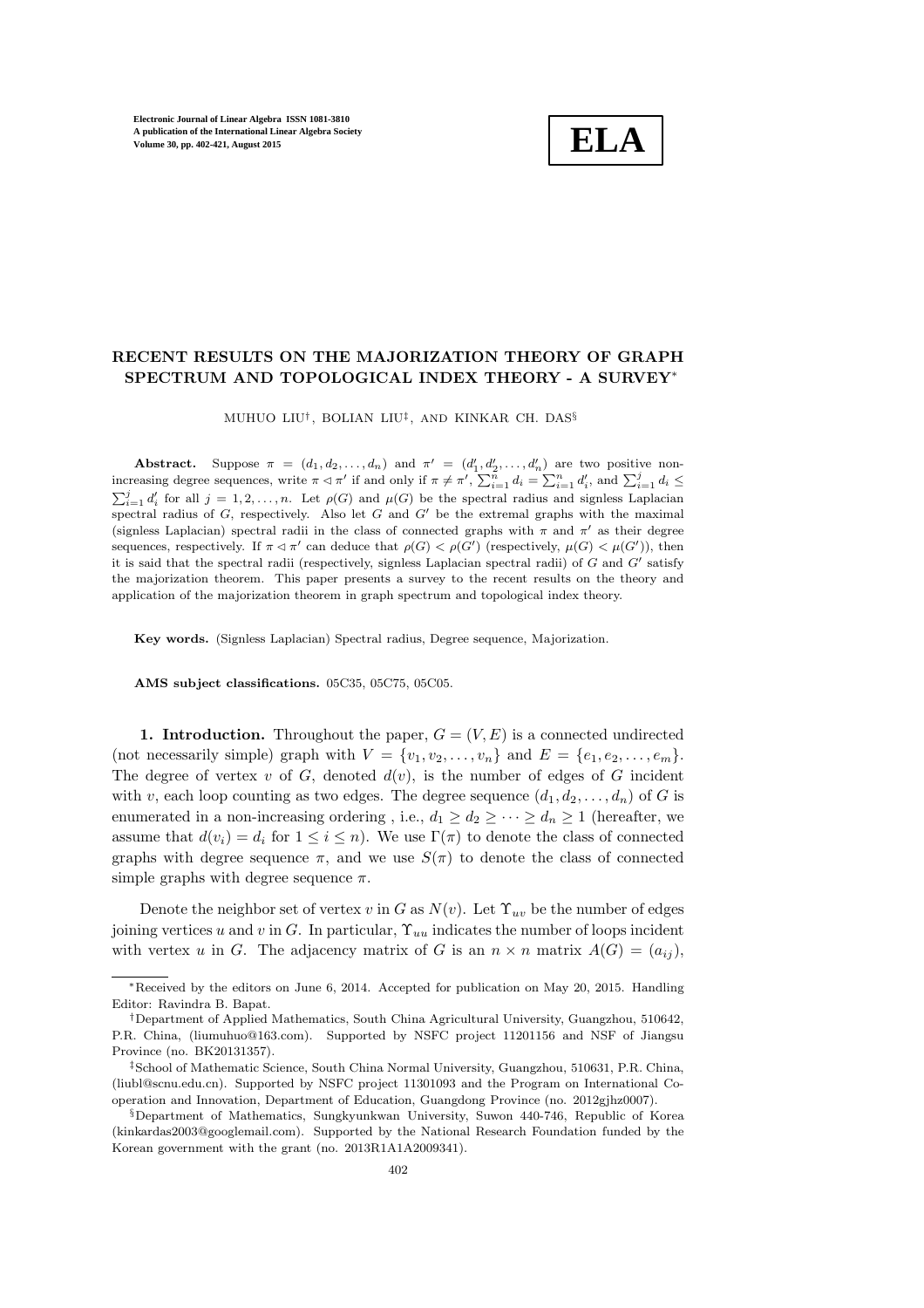**ELA**

On the Majorization Theory of Graph Spectrum and Topological Index Theory 403

where  $a_{ij}$  is the number of edges joining vertices  $v_i$  and  $v_j$ , each loop counting as two edges.

Suppose  $f = (f(v_1), f(v_2), \ldots, f(v_n))^T \neq 0$  is a column vector defined on  $V(G)$ . If there exists a real number q such that for each  $u \in V(G)$ ,

$$
qf(u) = (A(G)f)(u) = \sum_{v \in N(u) \setminus \{u\}} \Upsilon_{uv} f(v) + 2\Upsilon_{uu} f(u),
$$

then q is called an *eigenvalue of A(G)*. The spectral radius of G, denoted  $\rho(G)$ , is the largest eigenvalue of  $A(G)$ .

The signless Laplacian matrix of G is  $Q(G) = D(G) + A(G)$ , where  $D(G)$  is the diagonal matrix of vertex degrees of  $G$ . If there exists a real number  $p$  such that for each  $u \in V(G)$ ,

$$
pf(u) = (Q(G)f)(u) = \sum_{v \in N(u) \setminus \{u\}} \Upsilon_{uv}(f(u) + f(v)) + 4\Upsilon_{uu}f(u),
$$

then p is called an *eigenvalue of*  $Q(G)$ . It is easy to see that  $Q(G)$  is positive semi-definite [\[14\]](#page-18-0), and hence, we use  $\mu_1(G) > \mu_2(G) > \cdots > \mu_n(G)$  to denote the eigenvalues of  $Q(G)$  and use  $\mu(G)$  to define the largest eigenvalue of  $Q(G)$ . That means  $\mu(G) = \mu_1(G)$ . The signless Laplacian spectral radius of G is  $\mu(G)$ .

Hereafter, unless specially indicated, we only concern with connected simple graph. In this case,  $A(G) = (a_{ij})$  is an  $(0, 1)$ -matrix, where  $a_{ij} = 1$  if and only if  $v_i$  is adjacent with  $v_j$ . Furthermore, there is a unique positive unit eigenvector corresponding to  $\rho(G)$  (respectively,  $\mu(G)$ ), we use f to denote such a unit eigenvector corresponding to  $\rho(G)$  or  $\mu(G)$ , and we call f the Perron vector of G.

The Laplacian matrix of G is defined as  $L(G) = D(G) - A(G)$ . When G is a connected simple graph, it is well known that  $L(G)$  is positive semidefinite [\[45\]](#page-19-0) so that we can use  $\lambda_1(G) \geq \lambda_2(G) \geq \cdots \geq \lambda_n(G)$  to denote the eigenvalues of  $L(G)$ and we use  $\lambda(G)$  to denote the largest eigenvalue of  $L(G)$ . From the definition,  $\lambda(G) = \lambda_1(G)$ , and we will call  $\lambda(G)$  the *Laplacian spectral radius* of G.

As usual, if  $m = n + c - 1$ , then G is called a c-cyclic graph. When  $c = 0, 1$ , 2, or 3,  $G$  is always called a *tree, unicyclic graph, bicyclic graph* and *tricyclic graph*, respectively.

When G is a tree, let  $\partial V$  be the set of pendant vertices (vertices of degrees one) of G, and let  $V_0 = V \setminus \partial V$ . In [\[18\]](#page-18-1),  $\partial V$  is called the *boundary vertices of G*, while  $V_0$  is called the interior vertices of G. A discrete Dirichlet operator  $L_0(G)$  (see [\[18\]](#page-18-1)) is the Laplacian matrix restricted to interior vertices, i.e.,  $L_0(G) = D_0(G) - A_0(G)$ , where  $A_0(G)$  is the adjacency matrix of the graph induced by  $V_0$ , and where  $D_0$  is the degree matrix D restricted to  $V_0$ . From the definition of  $L_0(G)$  and  $L(G)$ ,  $L_0(G)$  is obtained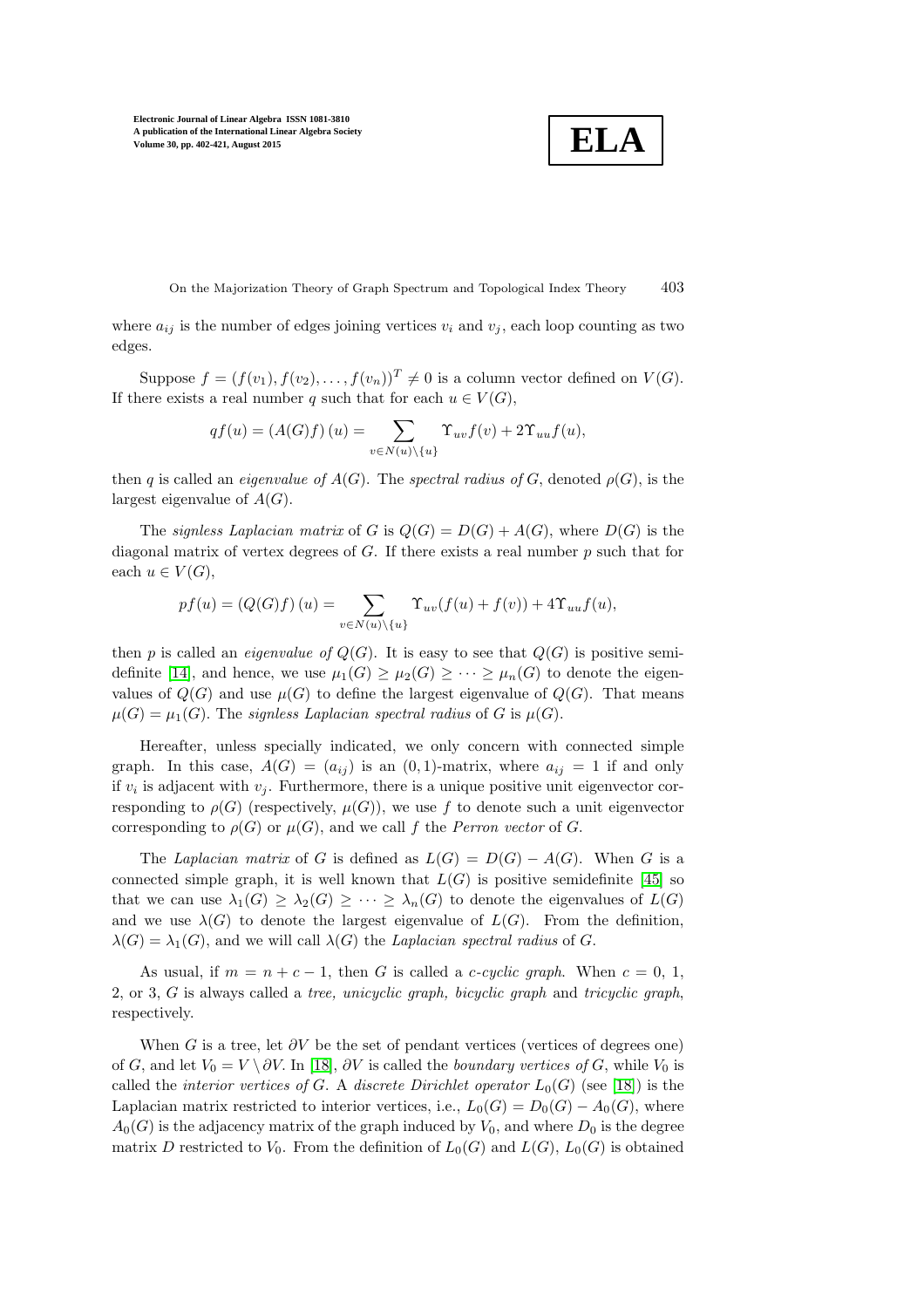

404 M. Liu, B. Liu, and K.Ch. Das

from  $L(G)$  by deleting all rows and columns that correspond to boundary vertices. The *first Dirichlet eigenvalue* of G, denote by  $\lambda_0(G)$ , is the smallest eigenvalue of  $L_0(G)$  (see [\[18\]](#page-18-1)).

Suppose  $G \in \Gamma(\pi)$ . If  $\rho(G) \ge \rho(G')$  (respectively,  $\mu(G) \ge \mu(G')$ ) for any other  $G' \in \Gamma(\pi)$ , then we say G has maximal (respectively, signless Laplacian) spectral radius in  $\Gamma(\pi)$ . Furthermore, we call G a maximal extremal graph of  $\Gamma(\pi)$  if G has the maximal spectral radius or signless Laplacian spectral radius in  $\Gamma(\pi)$ .

Suppose  $\pi = (d_1, d_2, \ldots, d_n)$  and  $\pi' = (d'_1, d'_2, \ldots, d'_n)$  are two non-increasing sequences of real numbers, we write  $\pi \leq \pi'$  if and only if  $\pi \neq \pi'$ ,  $\sum_{i=1}^{n} d_i = \sum_{i=1}^{n} d'_i$ , and  $\sum_{i=1}^{j} d_i \leq \sum_{i=1}^{j} d'_i$  for all  $j = 1, 2, ..., n$ . Such an ordering is sometimes called majorization (see [\[23\]](#page-18-2)).

<span id="page-2-0"></span>This notion was introduced because of the following well-known theorem.

THEOREM 1.1. [\[44,](#page-19-1) p. 218] The spectrum of a positive semidefinite Hermitian matrix majorizes its main diagonal (when both are rearranged in non-increasing order).

<span id="page-2-1"></span>From Theorem [1.1,](#page-2-0) it easily follows:

PROPOSITION 1.2. [\[33\]](#page-18-3) Let G be a graph with n vertices. Then,  $(d_1, d_2, \ldots, d_n) \triangleleft$  $(\mu_1, \mu_2, \ldots, \mu_n)$  and  $(d_1, d_2, \ldots, d_n) \triangleleft (\lambda_1, \lambda_2, \ldots, \lambda_n)$ .

<span id="page-2-2"></span>From Proposition [1.2,](#page-2-1)  $\lambda_1 \geq d_1$ . Indeed, when G has at least one edge, Grone and Merris proved that  $\lambda_1 \geq d_1 + 1$  [\[19\]](#page-18-4)and they also put forward the following conjecture.

CONJECTURE 1.3. [\[19\]](#page-18-4) Let G be a connected graph on  $n \geq 2$  vertices. Then,  $(d_1+1, d_2, \ldots, d_n-1) \triangleleft (\lambda_1, \lambda_2, \ldots, \lambda_n).$ 

For a non-negative integral sequence  $d = (d_1, d_2, \ldots, d_n)$ , we define its conjugate degree sequence as the sequence  $d^* = (d_1^*, d_2^*, \dots, d_n^*)$ , where

$$
d_k^* = \#\{i : d_i \ge k\}.
$$

<span id="page-2-3"></span>In [\[19\]](#page-18-4), Grone and Merris raised another question on the Laplacian spectrum sequence and the conjugate degree sequence, and they conjectured that

CONJECTURE 1.4. [\[19\]](#page-18-4) For any graph  $G$  with n vertices,

$$
(\lambda_1, \lambda_2, \ldots, \lambda_n) \lhd (d_1^*, d_2^*, \ldots, d_n^*).
$$

It is surprised that Conjecture [1.3](#page-2-2) was proved in 1995 by Grone [\[20\]](#page-18-5), while the complete proof of Conjecture [1.4](#page-2-3) was given in 2011 by Bai [\[4\]](#page-17-0). Furthermore, Liu and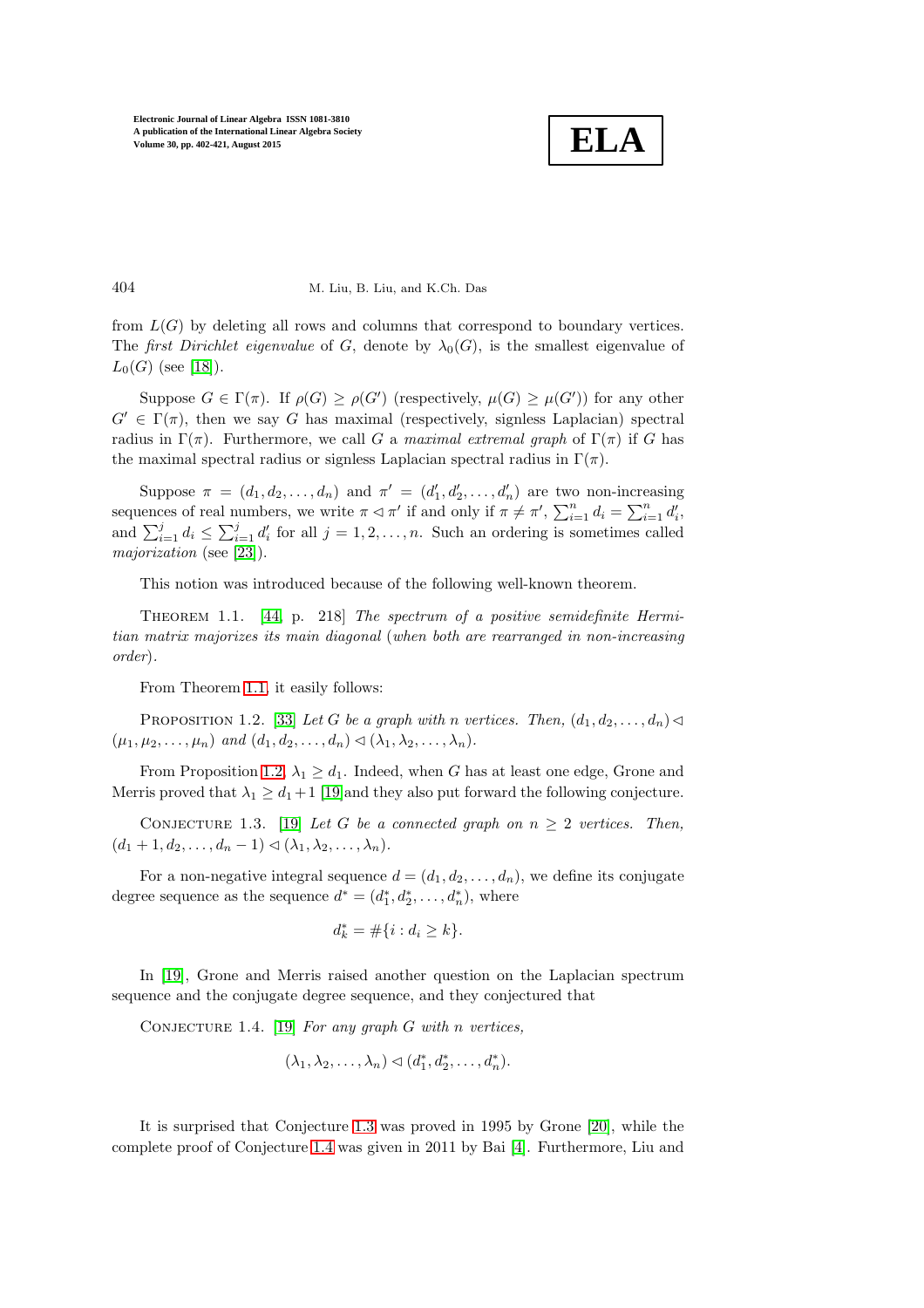**ELA**

On the Majorization Theory of Graph Spectrum and Topological Index Theory 405

Liu [\[33\]](#page-18-3) pointed out that the relation  $(d_1 + 1, d_2, \ldots, d_n - 1) \triangleleft (\mu_1, \mu_2, \ldots, \mu_n)$  does not hold.

Motivated by the above results on the relation between the Laplacian spectrum and the degree sequence of a graph, Biyikoğlu and Leydold  $[8]$  considered the relation between the minimal first Dirichlet eigenvalues in two classes of trees with given degree sequences, they proved:

<span id="page-3-0"></span>THEOREM 1.5. [\[8\]](#page-17-1) Let  $\pi$  and  $\pi'$  be two different non-increasing degree sequences of trees with  $\pi \leq \pi'$ . Suppose T and T' are the trees with the minimal first Dirichlet eigenvalues in  $S(\pi)$  and  $S(\pi')$ , respectively. Then,  $\lambda_0(T) < \lambda_0(T')$ .

By Theorem [1.5,](#page-3-0) we can deduce the size of the relationship between the minimal first Dirichlet eigenvalues of  $S(\pi)$  and  $S(\pi')$  from the majorization relationship of two given degree sequences  $\pi$  and  $\pi'$ . Thus, such relation is called the *majorization* theorem by Jiang et al. [\[26\]](#page-18-6) and Liu and Liu [\[37\]](#page-18-7). This method (i.e., the majorization theorem method) was discovered a long time ago, and was widely applied in different branches of Mathematics. For instance, the following famous "majorization theorem" of strictly Schur-convex function [\[23\]](#page-18-2) was proved by Schur in 1923, and also discovered by Hardy, Littlewood and Pólya in 1929. Recall that a *strictly convex function* is a real valued function  $\varphi$  defined on a convex set B such that

$$
\varphi(px + (1 - p)y) < p\varphi(x) + (1 - p)\varphi(y)
$$

for all  $0 < p < 1$  and all  $x, y \in B$ . A symmetric function  $\phi: D \to \mathbb{R}, D \subseteq \mathbb{R}^n$ , is said to be *strictly Schur-convex* on D if  $a \triangleleft b$  implies that  $\phi(a) < \phi(b)$ , where  $(a) = (a_1, a_2, \ldots, a_n)$  and  $(b) = (b_1, b_2, \ldots, b_n)$  are two non-increasing sequences of real numbers.

<span id="page-3-1"></span>THEOREM 1.6. [\[23\]](#page-18-2) Given an interval  $I \subseteq \mathbb{R}$ , and a strictly convex function  $\varphi: I \to \mathbb{R}$ , the function  $\phi(b) = \sum_{i=1}^{n} \varphi(b_i)$  is strictly Schur convex on  $I^n$ .

<span id="page-3-2"></span>The next result follows immediately from Theorem [1.6.](#page-3-1)

COROLLARY 1.7. [\[23\]](#page-18-2) If  $(a) \triangleleft (b)$  and  $\varphi$  is a strictly convex function, then  $\sum_{i=1}^n \varphi(a_i) < \sum_{i=1}^n \varphi(b_i).$ 

Therefore, it seems impossible to give a survey of all the majorization theorems appear in Mathematics, and hence, this survey mainly focuses on some recent results of the theory and application to the majorization theorem in graph spectrum and topological index theory.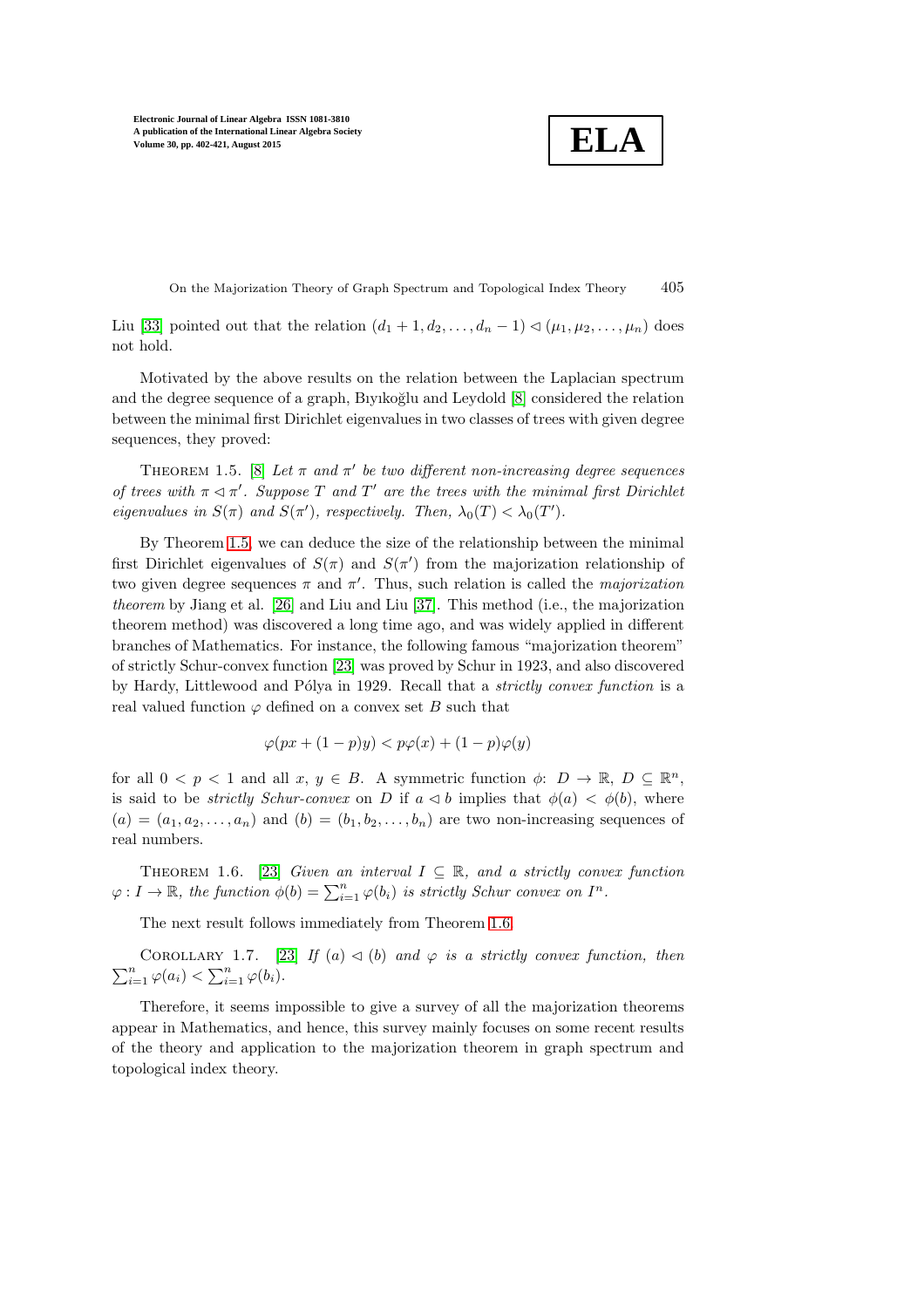

406 M. Liu, B. Liu, and K.Ch. Das



Fig. 2.1. *The unicyclic graphs* I1*,* I<sup>2</sup> *and* I3*.*



Fig. 2.2. *The graphs* G1*,* G2*,* H1*,* H2*,* F1*, and* F2*.*

## 2. The majorization theorem of graph spectrum.

2.1. Some known majorization theorems of graph spectrum. Motivated by Theorem [1.5,](#page-3-0) Bıyıkoğlu and Leydold [\[9\]](#page-17-2) also considered the similar relation between the spectral radii of the maximal extremal graphs in two classes of trees with given degree sequences, and Zhang [\[54\]](#page-19-2) considered the similar problem for the Laplacian spectral radii (i.e., the signless Laplacian spectral radii since  $L(G)$  and  $Q(G)$  share the same spectra  $[45]$  when G is a simple bipartite graph), and they showed that

<span id="page-4-0"></span>THEOREM 2.1. Let  $\pi$  and  $\pi'$  be two different non-increasing degree sequences of trees with  $\pi \lhd \pi'$ . Suppose T and T' are the maximal extremal trees in  $S(\pi)$  and  $S(\pi')$ , respectively. Then, [\[9\]](#page-17-2)  $\rho(T) < \rho(T')$  and [\[54\]](#page-19-2)  $\lambda(T) < \lambda(T')$ .

<span id="page-4-1"></span>Furthermore, the majorization theorems for unicyclic and bicyclic graphs were also proved.

THEOREM 2.2. Let  $\pi$  and  $\pi'$  be two different non-increasing degree sequences of unicyclic (respectively, bicyclic) graphs with  $\pi \leq \pi'$ .

- (1) Suppose U and U' are the maximal extremal unicyclic graphs in  $S(\pi)$  and  $S(\pi')$ , respectively. Then, [\[37\]](#page-18-7)  $\rho(U) < \rho(U')$  and [\[55\]](#page-19-3)  $\mu(U) < \mu(U')$ .
- (2) Suppose B and B' are the maximal extremal bicyclic graphs in  $S(\pi)$  and  $S(\pi')$ , respectively. Then, [\[26\]](#page-18-6)  $\rho(B) < \rho(B')$  and [\[25\]](#page-18-8)  $\mu(B) < \mu(B')$ .

As usual,  $\rho_1(G) \geq \rho_2(G) \geq \cdots \geq \rho_n(G)$  denote the eigenvalues of  $A(G)$ . Let  $I_1$ ,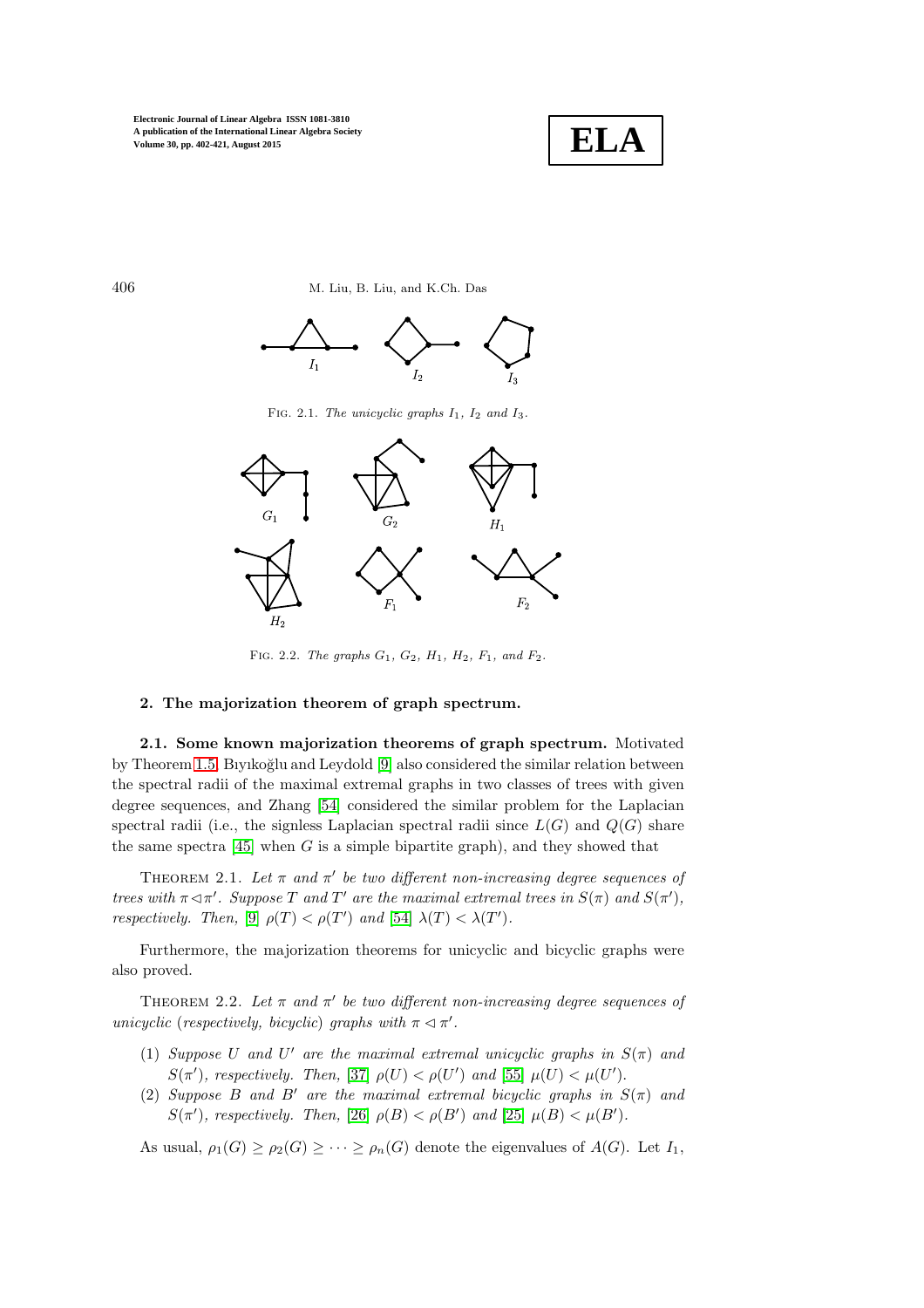**ELA**

On the Majorization Theory of Graph Spectrum and Topological Index Theory 407

 $I_2$  and  $I_3$  be the unicyclic graphs as shown in Fig. 2.1, and also let  $G_1$ ,  $G_2$ ,  $H_1$ ,  $H_2$ ,  $F_1$ , and  $F_2$  be the graphs as shown in Fig. 2.2.

<span id="page-5-0"></span>In view of Theorems [1.5,](#page-3-0) [2.1](#page-4-0) and [2.2,](#page-4-1) it is natural for us to consider the following problems:

<span id="page-5-1"></span>PROBLEM 2.3. Whether Theorem [1](#page-3-0).5 also holds for  $\rho_n(G)$   $\lambda_n(G)$ , and/or  $\mu_n(G)$ ?

PROBLEM [2](#page-4-1).4. Whether Theorems 2.1 and 2.2 also hold for any connected simple c-cyclic graphs?

The answer to Problem [2.3](#page-5-0) is negative, since  $\lambda_n(G) = 0$  holds for any graph and we have the following example.

EXAMPLE 2.5. Let  $\pi_1 = (3, 3, 2, 1, 1), \pi_2 = (3, 2, 2, 2, 1)$  and  $\pi_3 = (2, 2, 2, 2, 2).$ By an elementary computation,  $I_1$ ,  $I_2$  and  $I_3$  are the graphs with minimal smallest adjacency eigenvalues (respectively, minimal smallest signless Laplacian eigenvalues) in  $S(\pi_1)$ ,  $S(\pi_2)$  and  $S(\pi_3)$ , respectively. Clearly,  $\pi_3 \triangleleft \pi_2 \triangleleft \pi_1$ , but  $\rho_n(I_1) = \rho_n(I_3)$  $\rho_n(I_2)$  and  $\mu_n(I_1) = \mu_n(I_3) > \mu_n(I_2)$ .

REMARK 2.6. Since the "symmetrical property" of the eigenvalues of  $A(G)$  for a bipartite graph [\[12\]](#page-17-3), Theorem [2](#page-4-0).1 implies that "Let  $\pi$  and  $\pi'$  be two different nonincreasing degree sequences of trees with  $\pi \lhd \pi'$ . Suppose T and T' are the extremal trees with minimal smallest adjacency eigenvalues in  $S(\pi)$  and  $S(\pi')$ , respectively. Then,  $\rho_n(T) > \rho_n(T')$ ".

The answer to Problem [2.4](#page-5-1) is also negative, since we have the following three examples.

EXAMPLE 2.7. [\[41\]](#page-19-4) Let  $\pi = (4, 3, 3, 3, 2, 2, 1)$  and  $\pi' = (4, 4, 3, 2, 2, 2, 1)$ . By the data of the spectra of connected graphs with seven vertices [\[12\]](#page-17-3),  $G_1$  and  $G_2$  are the graphs with maximal spectral radii in  $S(\pi)$  and  $S(\pi')$ , respectively. Clearly,  $\pi \lhd \pi'$ , but  $\rho(G_1) > \rho(G_2)$ .

EXAMPLE 2.8. [\[28\]](#page-18-9) Let  $\pi = (5, 4, 3, 3, 2, 2, 1)$  and  $\pi' = (5, 4, 4, 2, 2, 2, 1)$ . By the table of the connected graphs with seven vertices [\[12\]](#page-17-3),  $H_1$  and  $H_2$  are the graphs with maximal signless Laplacian spectral radii in  $S(\pi)$  and  $S(\pi')$ , respectively. Clearly,  $\pi \lhd \pi'$ , but  $\mu(H_1) > \mu(H_2)$ .

EXAMPLE 2.9. [\[28\]](#page-18-9) Let  $\pi = (4, 2, 2, 2, 1, 1)$  and  $\pi' = (4, 3, 2, 1, 1, 1)$ . By the table of the connected graphs with six vertices [\[13\]](#page-18-10),  $F_1$  and  $F_2$  are the graphs with maximal Laplacian spectral radii in  $S(\pi)$  and  $S(\pi')$ , respectively. Clearly,  $\pi \lhd \pi'$ , but  $\lambda(F_1) > \lambda(F_2)$ .

Though the answers to Problems [2.3](#page-5-0) and [2.4](#page-5-1) are negative, the majorization theorem also holds for the maximal (signless Laplacian) spectral radii between two degree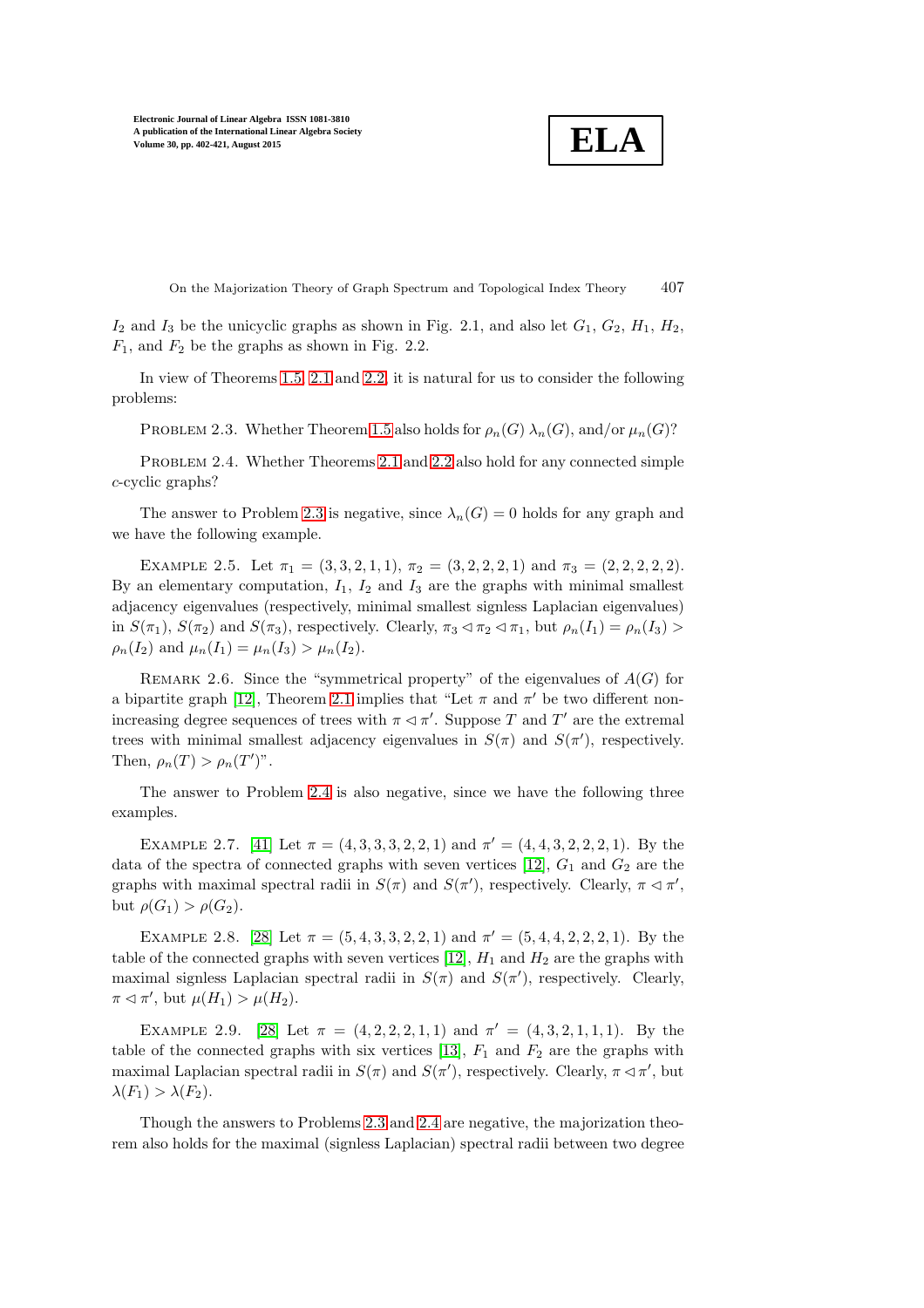

408 M. Liu, B. Liu, and K.Ch. Das

sequences with special restriction, as we will see below. To this aim we introduce another important concept.

If  $\pi \lhd \pi'$  are two degree sequences of simple c-cyclic graphs, and there exists some  $t (1 \leq t \leq n)$  such that  $d'_t \geq c+1$  and  $d_i = d'_i$  holds for all  $t + 1 \leq i \leq n$ , then the majorization  $\pi \leq \pi'$  is called a *normal majorization* [\[37\]](#page-18-7).

Clearly, a normal majorization must also be a majorization, but not the Vice-Versa. For example, we have

EXAMPLE 2.10. [\[37\]](#page-18-7) Let  $\pi_1 = (4, 4, 3, 2, 1, 1, 1), \pi_2 = (5, 4, 2, 2, 1, 1, 1)$  and  $\pi_3 =$  $(5, 3, 3, 2, 1, 1, 1)$ . Then,  $\pi_1$ ,  $\pi_2$  and  $\pi_3$  are three bicyclic degree sequences. One can easily see that  $\pi_1 \lhd \pi_2$  is a majorization, but not a normal majorization, while  $\pi_1 \lhd \pi_3$ is a normal majorization.

<span id="page-6-1"></span>Actually, when  $\pi \lhd \pi'$  are two degree sequences of trees, then  $\pi \lhd \pi'$  must be also a normal majorization. Thus, Theorem [2.1](#page-4-0) can be improved to

THEOREM 2.11. Let  $\pi$  and  $\pi'$  be two different non-increasing c-cyclic  $(c \ge 0)$ degree sequences, and let G and G' be the maximal extremal graphs in  $S(\pi)$  and  $S(\pi')$ , respectively. If  $\pi \lhd \pi'$  and it is a normal majorization, then [\[37\]](#page-18-7)  $\rho(G) < \rho(G')$ , and [\[28\]](#page-18-9)  $\mu(G) < \mu(G')$ .

Furthermore, some other majorization theorems between two special degree sequences were given in Liu [\[30\]](#page-18-11). For instance, the following is one of them.

THEOREM 2.12. [\[30\]](#page-18-11) Let  $\pi = (d_1, d_2, ..., d_n)$  and  $\pi' = (d'_1, d'_2, ..., d'_n)$  be two different c-cyclic degree sequences, and let  $G$  and  $G'$  be the maximal extremal c-cyclic graphs of  $S(\pi)$  and  $S(\pi')$ , respectively. Suppose  $\pi \lhd \pi'$ ,  $d_1 = d'_1$  and  $c \geq 4$ . If there exists some t such that  $d'_t \geq c-1$  and  $d_i = d'_i$  holds for all  $1+t \leq i \leq n$ , then  $\rho(G) < \rho(G')$  and  $\mu(G) < \mu(G')$ .

Astoundingly, when we relax the condition "simple connected graphs" to "general connected graphs", the result becomes more appealing. In Liu and Liu [\[40\]](#page-19-5), the following result was proved.

<span id="page-6-0"></span>THEOREM 2.13. [\[40\]](#page-19-5) Let  $\pi$  and  $\pi'$  be two different non-increasing degree sequences, and let G and G' be the maximal extremal graphs in  $\Gamma(\pi)$  and  $\Gamma(\pi')$ , respectively. If  $\pi \lhd \pi'$ , then  $\rho(G) < \rho(G')$ , and  $\mu(G) < \mu(G')$ .

As claimed in [\[40\]](#page-19-5), if  $\pi$  is a degree sequence of trees, then  $S(\pi) = \Gamma(\pi)$ . So, Theorem [2.13](#page-6-0) is another extension to Theorem [2.1.](#page-4-0)

Given a connected simple graph  $G = (V, E)$ , the *discrete p-Laplacian*  $L_p(G)$  of a column vector  $g = (g(v_1), g(v_2), \ldots, g(v_n))^T$  defined on  $V(G)$   $(1 < p < \infty)$  is given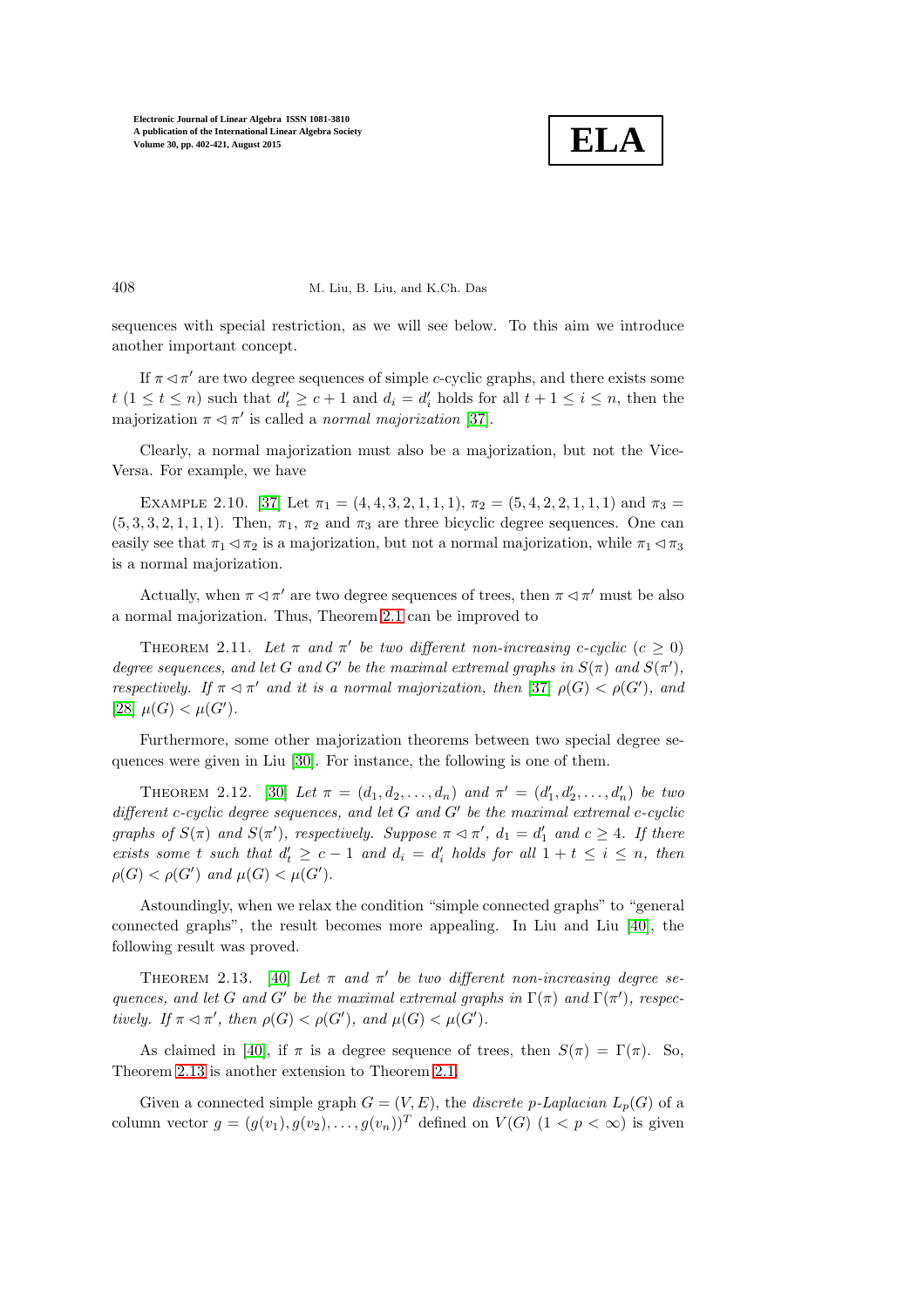**ELA**

,

On the Majorization Theory of Graph Spectrum and Topological Index Theory 409

$$
L_p(G)g(v) = \sum_{u \in V, uv \in E} (g(v) - g(u))^{[p-1]}
$$

where the symbol  $t^{[q]}$  denotes a "power" function that preserves the sign of t, i.e.,  $t^{[q]} = \text{sign}(t) |t|^q$ . In Biyikoğlu et al. [\[10\]](#page-17-4), it is shown that  $L_2(G) = L(G)$  and  $L_2(G)$ is a non-linear operator. If there exists a column vector  $g \neq 0$  defined on  $V(G)$ such that  $L_p(G)g(v) = \lambda g(v)^{[p-1]}$ , then the real number  $\lambda$  is called an *eigenvalue of*  $L_p(G)$ . Denote by  $\lambda_p(G)$  the maximal eigenvalue of  $L_p(G)$ .

<span id="page-7-0"></span>As another extension to Theorem [2.1,](#page-4-0) Bıyıkoğlu et al. [\[10\]](#page-17-4) showed that

THEOREM 2.14. [\[10\]](#page-17-4) Let  $\pi$  and  $\pi'$  be two different non-increasing degree sequences of trees with  $\pi \lhd \pi'$ . Let T and T' be the maximal extremal trees in  $S(\pi)$  and  $S(\pi')$ , respectively. Then,  $\lambda_p(T) < \lambda_p(T')$ .

Furthermore, Zhang and Zhang [\[53\]](#page-19-6) extended Theorem [2.14](#page-7-0) to p-Laplacian spectral radii of weighted trees with a positive weight set.

For any  $k \ge 0$ , the k-th spectral moment of G is defined by  $Z_k(G) = \sum_{i=1}^n \rho_i^k(G)$ . Very recently, Andriantiana and Wagner [\[1\]](#page-17-5) showed that

THEOREM 2.15. [\[1\]](#page-17-5) Let  $\pi$  and  $\pi'$  be two different non-increasing degree sequences of trees with  $\pi \lhd \pi'$ . Let T and T' be the trees with maximal k-th spectral moments in  $S(\pi)$  and  $S(\pi')$ , respectively. Then,  $Z_k(T) \leq Z_k(T')$ . Furthermore, if  $k \geq 4$  is even, then the inequality is strict.

2.2. How to prove the majorization theorem of graph spectrum. The fundamental tool to prove Proposition [1.2,](#page-2-1) Conjecture [1.3](#page-2-2) and Conjecture [1.4](#page-2-3) depends on Theorem [1.1.](#page-2-0) Different from this, the proofs to majorization theorems of (signless Laplacian) spectral radii are based on the structure of maximal extremal graphs of  $S(\pi)$ . Thus, the investigation of majorization theorem is closely related with the maximal extremal graphs of  $S(\pi)$ . In this section, we shall introduce some results on the maximal extremal graphs of  $S(\pi)$ , and we first need the important concepts of BF S-ordering and BF S-graphs. The BF S-ordering was firstly introduced by Pruss in  $[46]$  and called the *spiral like ordering*. Biyikoğlu and Leydold  $[9]$  found that the extremal graphs with maximal spectral radii of  $S(\pi)$  are BFS-graphs, and Zhang [\[55\]](#page-19-3) discovered that the extremal graphs with maximal signless Laplacian spectral radii of  $S(\pi)$  are also BFS-graphs. The following concept proposed by Liu [\[30\]](#page-18-11) is originally from [\[9,](#page-17-2) [55\]](#page-19-3).

<span id="page-7-1"></span>DEFINITION 2.16. [\[9,](#page-17-2) [30,](#page-18-11) [55\]](#page-19-3) Let G be a connected graph and f be the Perron vector of G. A well-ordering  $v_1 \prec v_2 \prec \cdots \prec v_n$  of  $V(G)$  is called a BFS-ordering if the following hold for all vertices  $u, v \in V(G)$ :

by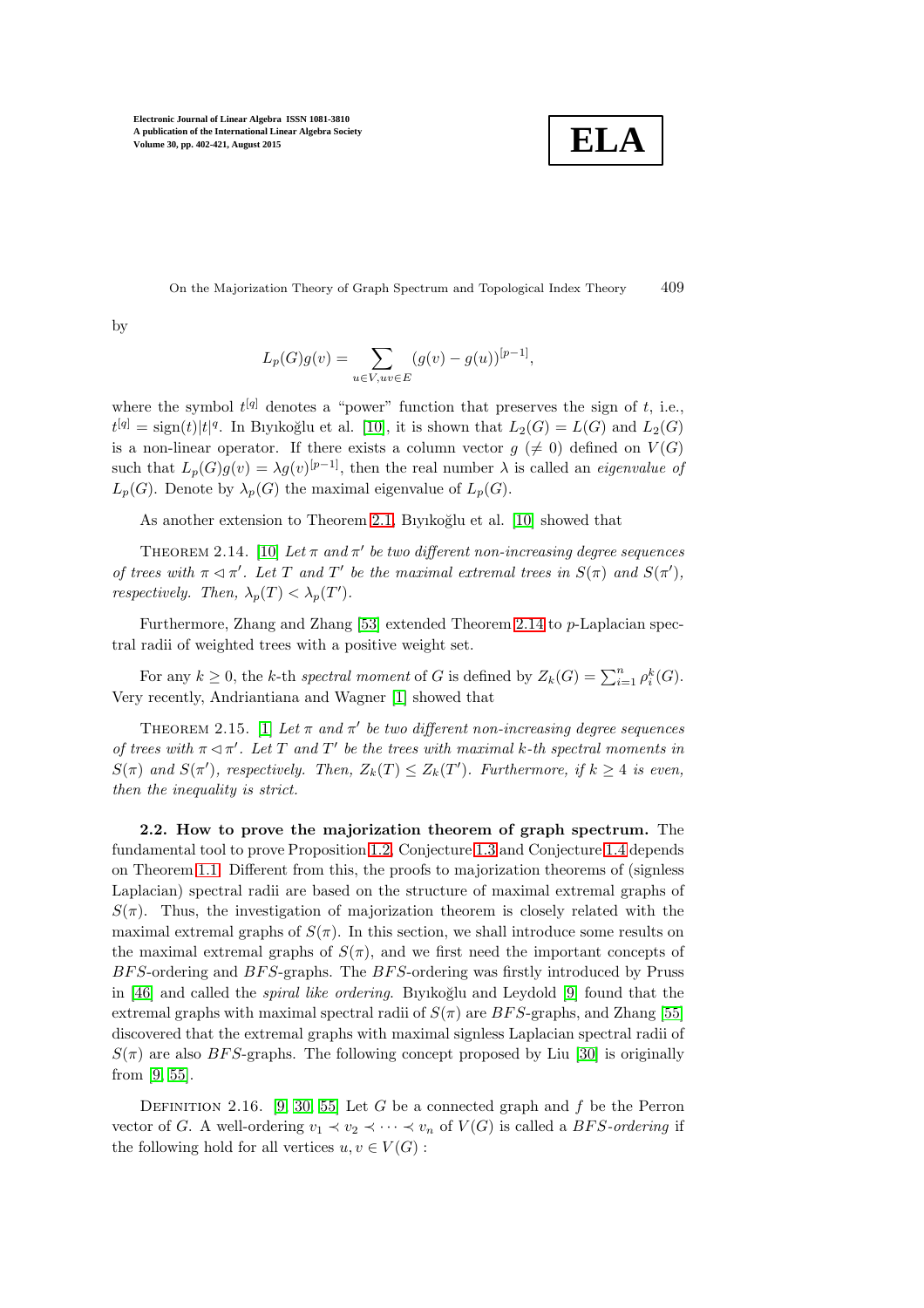

410 M. Liu, B. Liu, and K.Ch. Das



FIG. 2.3. *The BFS-tree*  $T^*_{\pi}$ .

- (i)  $d(v_1) \geq d(v_2) \geq \cdots \geq d(v_n)$ ,  $f(v_1) \geq f(v_2) \geq \cdots \geq f(v_n)$  and  $h(v_1) \leq$  $h(v_2) \leq \cdots \leq h(v_n)$ , where  $h(v_i)$  is the distance between  $v_i$  and  $v_1$ .
- (ii) If  $v \in N(u)\backslash N(x)$ ,  $y \in N(x)\backslash N(u)$  such that  $h(u) = h(x) = h(v) 1$  $h(y) - 1$ , then  $f(u) > f(x)$  if and only if  $f(v) > f(y)$ , and  $f(u) = f(x)$  if and only if  $f(v) = f(y)$ .

Furthermore, if  $V(G)$  has a BFS-ordering, then G is called a BFS-graph.

A BF S-tree is also called a greedy tree in [\[47,](#page-19-8) [48\]](#page-19-9). For example, for a given tree degree sequence  $\pi^* = (4, 4, 3, 3, 3, 3, 2, 2, 2, 1, 1, 1, 1, 1, 1, 1, 1, 1, 1, 1)$ ,  $T^*_{\pi}$  is the *BFS*-tree of order 19 (see Fig. 2.3). Biyikoğlu and Leydold [\[9\]](#page-17-2) and Zhang [\[55\]](#page-19-3), independently, showed the following theorem.

<span id="page-8-0"></span>THEOREM 2.17. [\[9,](#page-17-2) [55\]](#page-19-3) Let  $\pi$  be a tree degree sequence. Then, there is a unique BFS-tree, which is the maximal extremal tree of  $S(\pi)$ .

Let  $U^*_{\pi}$  be the unique unicyclic graph in  $S(\pi)$ , where  $v_1, v_2$  and  $v_3$  are mutually adjacent to form C, the unique cycle of  $U^*_{\pi}$ , and the remaining vertices appear in BFS-ordering with respect to C starting from  $v_4$  which is adjacent to  $v_1$  [\[3,](#page-17-6) [55\]](#page-19-3).

<span id="page-8-1"></span>THEOREM 2.18. [\[3,](#page-17-6) [55\]](#page-19-3) Let  $\pi$  be a unicyclic degree sequence. Then,  $U^*_{\pi}$  is the unique maximal extremal unicyclic graph of  $S(\pi)$ .

Denote by  $\mathcal{R}(G)$  the reduced graph obtained from G by recursively deleting pendant vertices of the resultant graph until no pendant vertices remain. If G is a connected c-cyclic graph, it is easy to see that  $\mathcal{R}(G)$  is unique and  $\mathcal{R}(G)$  is also a connected c-cyclic graph.

Let  $\theta(p_1, p_2, \ldots, p_r)$  denote the graph, which is obtained from r vertex-disjoint paths (of orders  $p_1 + 1$ ,  $p_2 + 1$ , ...,  $p_r + 1$ , respectively) by identifying the r initial (respectively, terminal) vertices of them. Specially, let  $B_D = \theta(2, 1, 2)$  be the bicyclic graph such that  $V(B_D) = \{v_1, v_2, v_3, v_4\}$  and  $E(B_D) = \{v_1v_2, v_1v_3, v_1v_4, v_2v_3, v_2v_4\}.$ 

Let  $C(q_1, q_2, \ldots, q_r)$  denote the graph obtained from r cycles  $C_{q_1}, C_{q_2}, \ldots, C_{q_r}$ by identifying a vertex of them. If  $\pi = (d_1, d_2, \dots, d_n)$  is a bicyclic degree sequence,  $\pi$ should be one of the following four cases since  $\sum_{i=1}^{n} d_i = 2n + 2$  (recently, Bianchi et al. [\[6\]](#page-17-7) presented the characterization of integers  $n-1 \geq d_1 \geq d_2 \geq \cdots \geq d_n$  to be the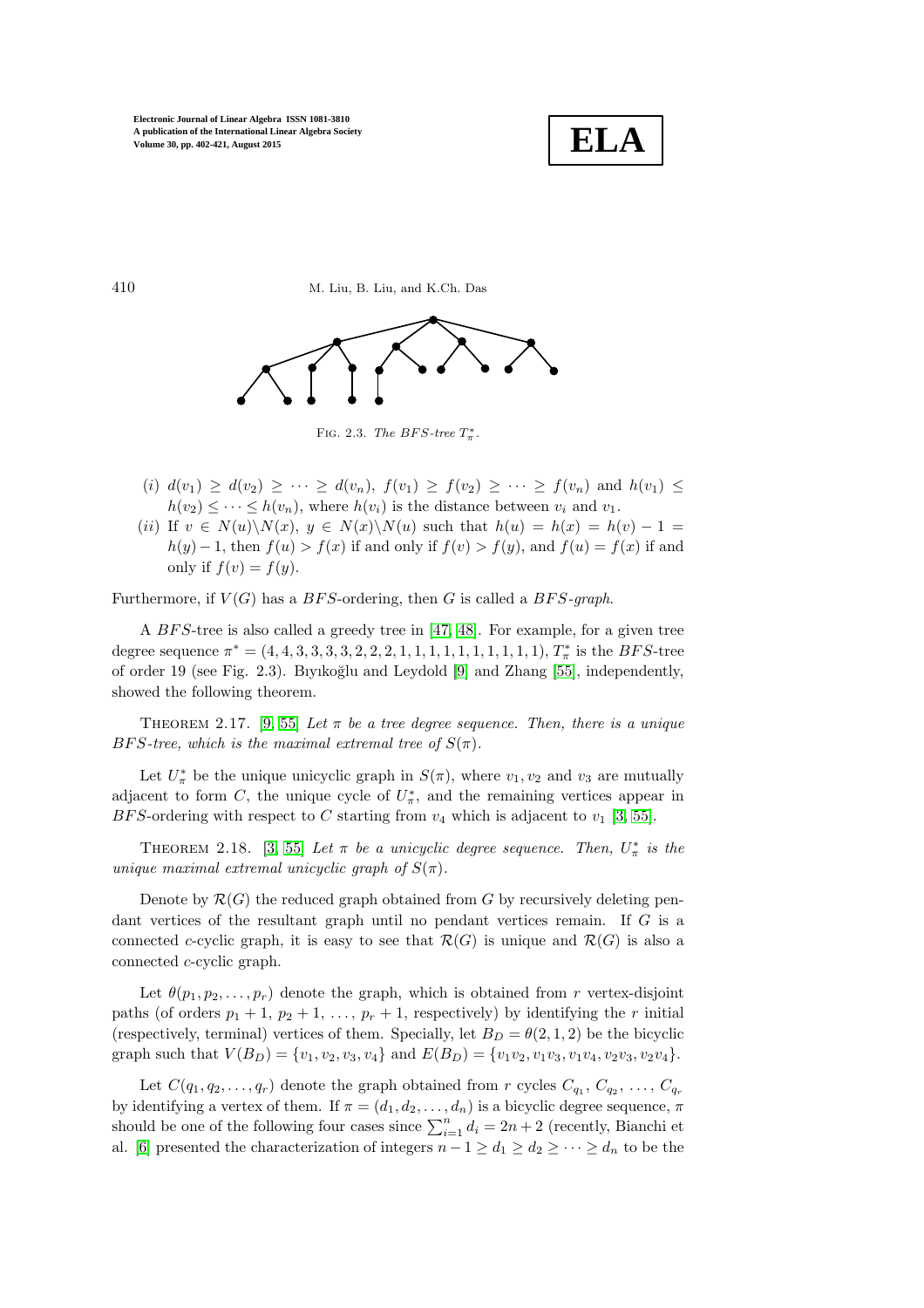**EL** 

On the Majorization Theory of Graph Spectrum and Topological Index Theory 411

degree sequence of a c-cyclic graph for  $0 \leq c \leq 6$ ). Moreover, we construct a special bicyclic graph  $B^*_{\pi}$  with degree sequence  $\pi$  as follows (For more detail, see [\[25,](#page-18-8) [42\]](#page-19-10)).

- (1)  $\pi = (4, 2, \ldots, 2)$ . Let  $B_{\pi}^* = C(3, n 2)$ .
- (2)  $\pi = (3, 3, 2, \dots, 2)$ . Let  $B_{\pi}^* = \theta(1, 2, n 2)$ .

(3)  $d_n = 1$  and  $d_2 = 2$ . Then we have  $d_1 > 4$ ,  $d_i = 2$   $(i = 3, 4, 5)$ , and  $d_j \leq 2$  $(6 \leq j \leq n-1)$ . Denote by  $B_{\pi}^*$  the bicyclic graph of order *n* obtained from  $C(3,3)$ by attaching  $d_1 - 4$  paths of almost equal lengths (i.e., their lengths differ by at most one) to  $v_1$  of  $C(3,3)$ .

(4)  $d_n = 1$  and  $d_1 \geq d_2 \geq 3$ . Let  $B^*_{\pi}$  be the bicyclic graph with  $\mathcal{R}(B^*_{\pi}) = B_D$ , and the remaining vertices appear in  $BFS$ -ordering with respect to  $B_D$  starting from  $v_5$  that is adjacent to  $v_1$ .

<span id="page-9-2"></span>THEOREM 2.19. [\[25,](#page-18-8) [42\]](#page-19-10) Let  $\pi$  be a bicyclic degree sequence. Then,  $B^*_{\pi}$  is the unique maximal extremal bicyclic graph of  $S(\pi)$ .

<span id="page-9-0"></span>For the case of tricyclic graphs, the maximal extremal graphs become much more complicated.

THEOREM 2.20. [\[30\]](#page-18-11) Let  $\pi$  be a tricyclic degree sequence, and let  $J^*_{\pi}$  be a maximal extremal tricyclic graph of  $S(\pi)$ . Suppose  $P_{n-4} = w_1w_2 \ldots w_{n-4}$ .

- (1) If  $d_1 = 6$  and  $d_2 = \cdots = d_n = 2$ , then  $J^*_{\pi} = C(3,3,n-6)$ ;
- (2) If  $d_1 = 5$ ,  $d_2 = 3$  and  $d_3 = \cdots = d_n = 2$ , then  $J^*_{\pi}$  is obtained from  $B_D$  and  $P_{n-4}$  by adding two edges  $v_1w_1$  and  $v_1w_{n-4}$ ;
- (3) If  $d_1 = d_2 = 4$  and  $d_3 = \cdots = d_n = 2$ , then  $J^*_{\pi} = \theta(2, 1, 2, n 3)$ ;
- (4) If  $d_1 = 4$ ,  $d_2 = d_3 = 3$  and  $d_4 = \cdots = d_n = 2$ , then  $J^*_{\pi}$  is obtained from  $B_D$ and  $P_{n-4}$  by adding two edges  $v_1w_1$  and  $v_3w_{n-4}$ ;
- (5) If  $d_1 = d_2 = d_3 = d_4 = 3$  and  $d_5 = \cdots = d_n = 2$ , then  $J^*_{\pi}$  is obtained from  $B_D$  and  $P_{n-4}$  by adding two edges v<sub>3</sub>w<sub>1</sub> and v<sub>4</sub>w<sub>n−4</sub>.

In the following, let  $J_1, J_2, \ldots, J_6$  be the tricyclic graphs as shown in Fig. 2.4. Let  $W_1$  (respectively,  $W_2$ ,  $W_5$ ,  $W_6$ ) be the unique tricyclic graph with  $\mathcal{R}(W_1) = J_1$ (respectively,  $\mathcal{R}(W_2) = J_2$ ,  $\mathcal{R}(W_5) = J_5$ ,  $\mathcal{R}(W_6) = J_6$ ), and the remaining vertices appear in BFS-ordering with respect to  $J_1$  (respectively,  $J_2$ ,  $J_5$ ,  $J_6$ ) starting from  $v_5$  (respectively,  $v_6$ ,  $v_7$ ,  $v_6$ ) that is adjacent to  $v_1$ . Denote  $W_3$  the unique tricyclic graph with  $\mathcal{R}(W_3) = J_3$  so that the remaining vertices appear in BFS-ordering with respect to  $J_3$  starting from  $v_6$  that is adjacent to  $v_5$ . Let  $W_4$  be the unique tricyclic graph obtained from  $J_4$  by attaching k paths of almost equal lengths to  $v_1$  of  $J_4$ .

<span id="page-9-1"></span>THEOREM 2.21. [\[30\]](#page-18-11) Let  $\pi$  be a tricyclic degree sequence and let  $J^*_{\pi}$  be a maximal extremal tricyclic graph of  $S(\pi)$  with  $d_n = 1$ .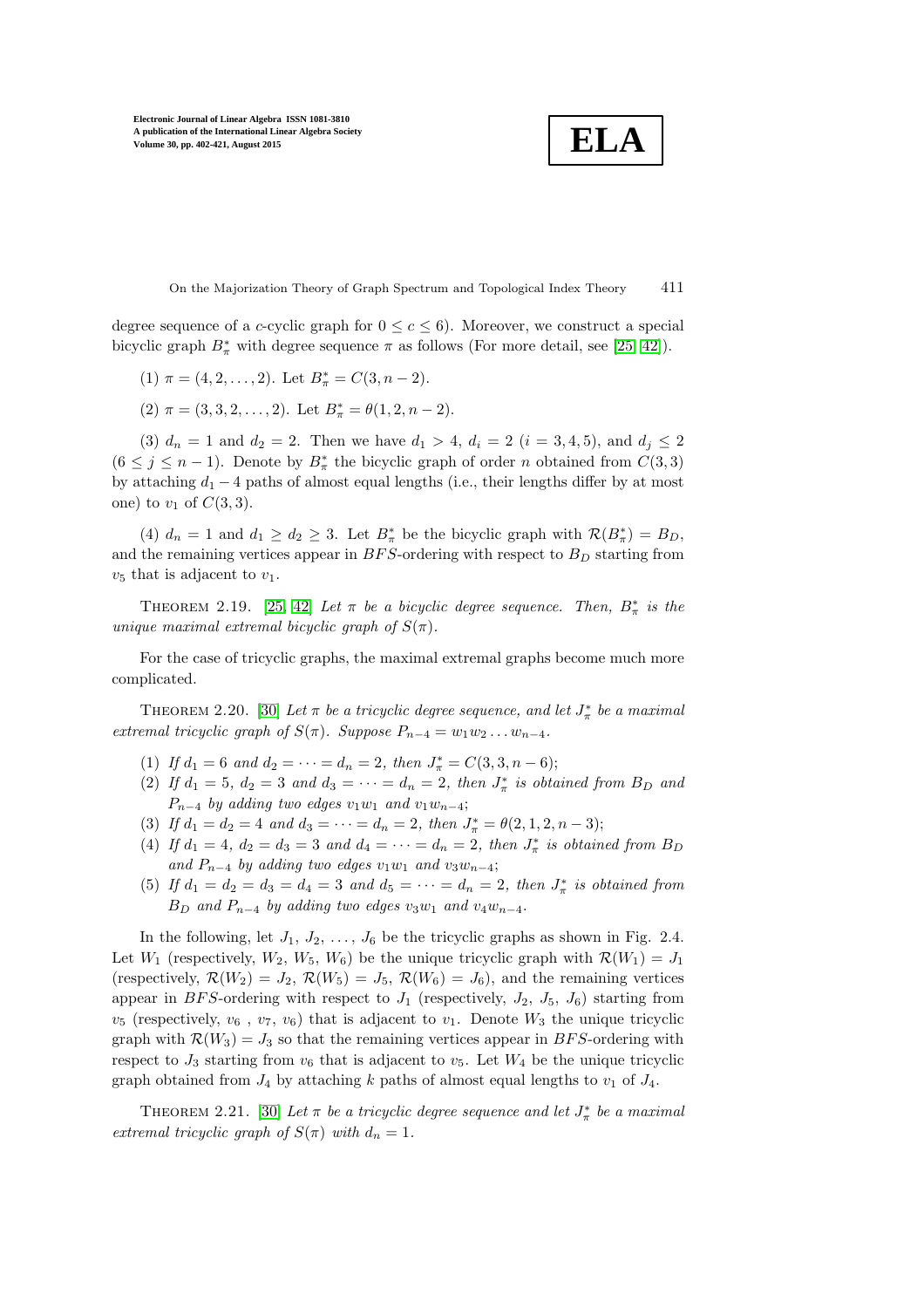

412 M. Liu, B. Liu, and K.Ch. Das



FIG. 2.4. *The tricyclic graphs*  $J_1$ ,  $J_2$ , ...,  $J_6$ .

- (1) If  $d_1 \geq 4$  and  $d_4 \geq 3$ , then  $J^*_{\pi} = W_1$  or  $J^*_{\pi} = W_2$ ;
- (2) If  $d_1 = 3$  and  $d_4 = 3$ , then  $J^*_{\pi} = W_3$ ;
- (3) If  $d_2 = d_3 = d_4 = 2$ , then  $J^*_{\pi} = W_4$ ;
- (4) If  $d_2 = 3$  and  $d_3 = d_4 = 2$ , then  $J^*_{\pi} = W_5$ ;
- (5) If  $d_2 = d_3 = 3$  and  $d_4 = 2$ , then  $J^*_{\pi} = W_6$ ;
- (6) If  $d_2 \geq 4$  and  $d_4 = 2$ , then  $J^*_{\pi} = W_2$ .

<span id="page-10-0"></span>For the general case, some properties were given to the maximal extremal graphs of  $S(\pi)$  [\[9,](#page-17-2) [30,](#page-18-11) [55\]](#page-19-3), and the main property of maximal extremal graphs of  $S(\pi)$  is

THEOREM 2.22. [\[9,](#page-17-2) [30,](#page-18-11) [55\]](#page-19-3) Suppose  $\pi$  is a non-increasing degree sequence. If G is a maximal extremal graph of  $S(\pi)$ , then it is a BFS-graph.

Recently, more extra properties of maximal extremal graphs of  $S(\pi)$  were added by Liu in [\[30\]](#page-18-11). Furthermore, for the maximal extremal graphs of  $\Gamma(\pi)$ , similar results as those in Theorem [2.22](#page-10-0) were obtained in Liu and Liu [\[40\]](#page-19-5).

Theorem [2.22](#page-10-0) shows that the maximal extremal graphs of  $S(\pi)$  are BFS-graphs, but the BFS-graphs of  $S(\pi)$  are not unique. Thus, from Theorems [2.17–](#page-8-0)[2.20,](#page-9-0) it is natural for us to consider the following question: Whether the maximal extremal graph of  $S(\pi)$  is unique for any c-cyclic degree sequence  $\pi$ ? Actually, Belardo et al. [\[3\]](#page-17-6) conjectured that the answer is positive.

<span id="page-10-1"></span>CONJECTURE 2.23. [\[3\]](#page-17-6) Let  $\pi$  be a c-cyclic degree sequence. Then, the extremal graph with the maximal spectral radius of  $S(\pi)$  is unique.

It is rather interesting that the structure of maximal extremal graphs of  $S(\pi)$  is not unique, as the size of the relationship between  $W_1$  and  $W_2$  in Theorem [2.21](#page-9-1) is uncertain [\[30\]](#page-18-11). Actually, Belardo et al. [\[3\]](#page-17-6) gave a routine to build the maximal extremal graph, but a counterexample to the routine was given by Liu [\[30\]](#page-18-11) (see Example 24 of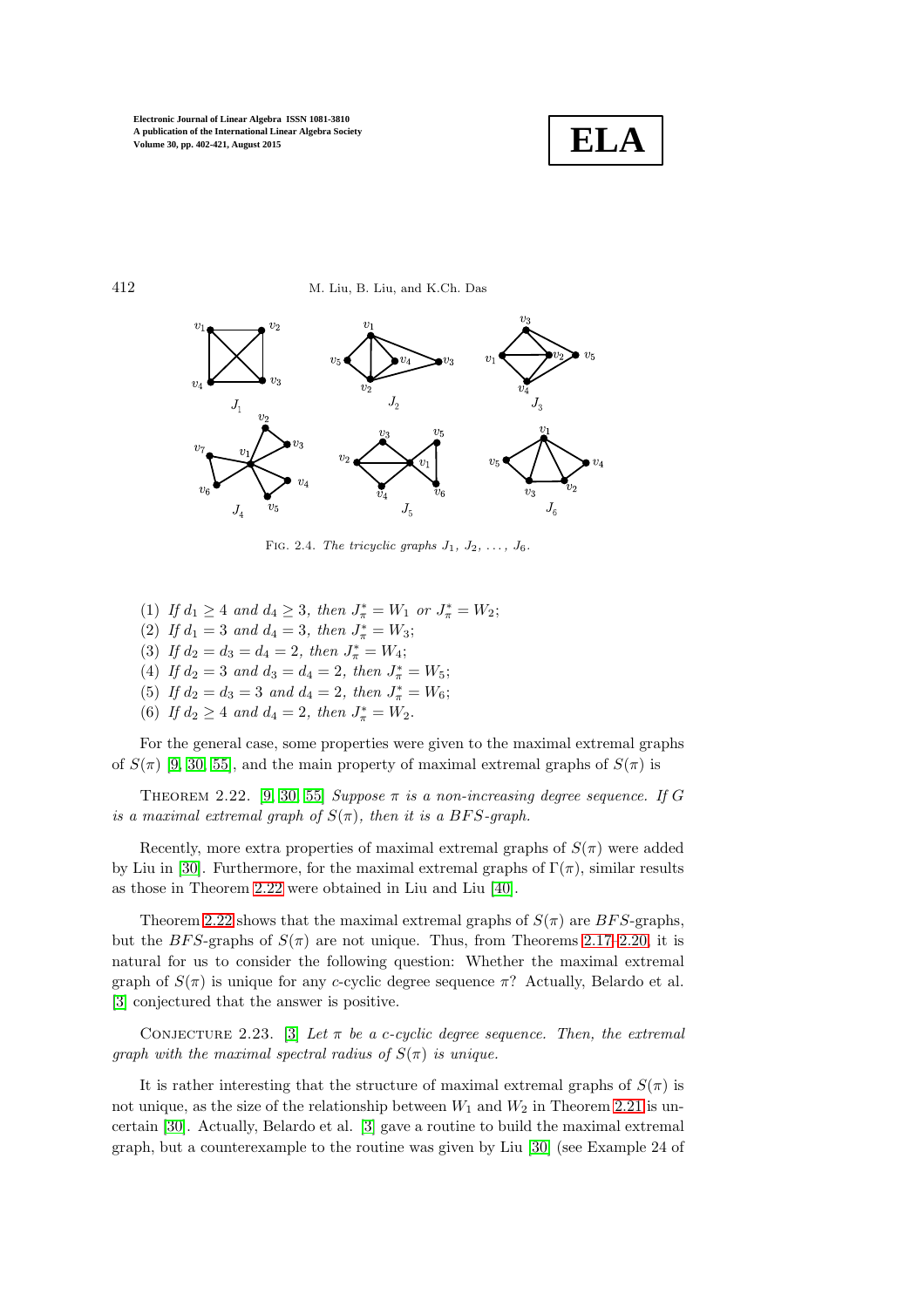**ELA**

On the Majorization Theory of Graph Spectrum and Topological Index Theory 413

[\[30\]](#page-18-11)).

At the end of this section, let us come back to deal with the proof of majorization theorems of (signless Laplacian) spectral radii. In addition to the maximal extremal graphs theo- rems, the following results hold.

<span id="page-11-1"></span>PROPOSITION 2.24. [\[50,](#page-19-11) [54\]](#page-19-2) Let u, v be two vertices of the connected graph  $G$ , and  $w_1, w_2, \ldots, w_k$   $(1 \leq k \leq d(v))$  be some vertices of  $N(v) \setminus (N(u) \cup \{u\})$ . Let G' be a new graph obtained from G by deleting the edges  $w_1v, \ldots, w_kv$ , and then adding the edges  $w_1u, \ldots, w_ku$ . Suppose f is the Perron vector of G. If  $f(u) \geq f(v)$ , then  $\rho(G') > \rho(G)$  and  $\mu(G') > \mu(G)$ .

If  $d = (d_1, d_2, \ldots, d_n)$  is a non-increasing integer sequence and  $d_i \geq d_i + 2$ , then the following operation is called a *unit transformation from i to j on d*: subtract 1 from  $d_i$  and add 1 to  $d_j$ . The following famous majorization of integer sequences, is due to Muirhead (see [\[44\]](#page-19-1)).

<span id="page-11-0"></span>PROPOSITION 2.25. [\[44\]](#page-19-1) (Muirhead's Lemma) If d and d' are two non-increasing integer sequences and  $d \leq d'$ , then d can be obtained from d' by a finite sequence of unit transformations.

Suppose  $\pi \lhd \pi'$ , G and G' are the maximal extremal graphs of  $\Gamma(\pi)$  and  $\Gamma(\pi')$ (or  $S(\pi)$  and  $S(\pi')$ ), respectively. In order to prove the majorization theorems of (signless Laplacian) spectral radii, by Proposition [2.25,](#page-11-0) we may always suppose that  $\pi$  and  $\pi'$  differ only in two positions where the difference is 1, that is,  $d_i = d'_i$ ,  $i \neq p, q$ ,  $1 \leq p < q \leq n$ , and  $d'_p = d_p + 1$ ,  $d'_q = d_q - 1$ . In this case,  $\pi \lhd \pi'$  is also called a *star* majorization and written as  $\pi \prec^* \pi'$  [\[26\]](#page-18-6). Let  $P_{v_p v_q}$  be a shortest path from  $v_p$  to  $v_q$ . By the choice of G and  $p < q$ ,  $f(v_p) \ge f(v_q)$  follows from Theorem 2.[22](#page-10-0) and Definition 2.[16.](#page-7-1) In the following, if w is a vertex of G such that  $w \in N(v_q) \setminus (N(v_p) \cup \{v_p\})$  and  $w \notin V(P_{v_pv_q})$ , then we call w a *surprising vertex of G*. If G contains some surprising vertex, say w, let  $G^* = G + v_p w - v_q w$ . Then,  $G^* \in \Gamma(\pi')$ . Since  $f(v_p) \ge f(v_q)$ , by Proposition [2.24,](#page-11-1)  $\rho(G) < \rho(G^*) \leq \rho(G')$  and  $\mu(G) < \mu(G^*) \leq \mu(G')$ . Therefore, if G contains a surprising vertex, then  $\rho(G) < \rho(G')$  and  $\mu(G) < \mu(G')$ .

Generally speaking, a surprising vertex cannot always exist for  $G \in S(\pi)$ , as the case  $N(v_p) = N(v_q)$  may occur. That is the reason "why majorization theorems" cannot hold for any c-cyclic graphs". But from the structure of maximal extremal graph  $G$  as described in Theorems [2.17](#page-8-0)[–2.19,](#page-9-2) we can deduce that  $G$  must contain a surprising vertex if G is a maximal extremal graph of  $S(\pi)$  when  $c \in \{0, 1, 2\}$ . In the following, as an illustrated example, we will provide the proof of Theorem [2.2.](#page-4-1) Actually, the main idea of the proofs of Theorems [2.1,](#page-4-0) [2.2,](#page-4-1) [2.11–](#page-6-1)[2.14](#page-7-0) is similar.

*Proof of Theorem* 2.2. By Proposition 2.[25,](#page-11-0) we may suppose that  $\pi \prec^* \pi'$ . Theorem 2.[18](#page-8-1) implies that  $U = U^*_{\pi}$ . If  $2 \le q \le 3$ , then  $d_q \ge 3$  and  $v_q \in C_3$  since  $U' \in S(\pi')$ .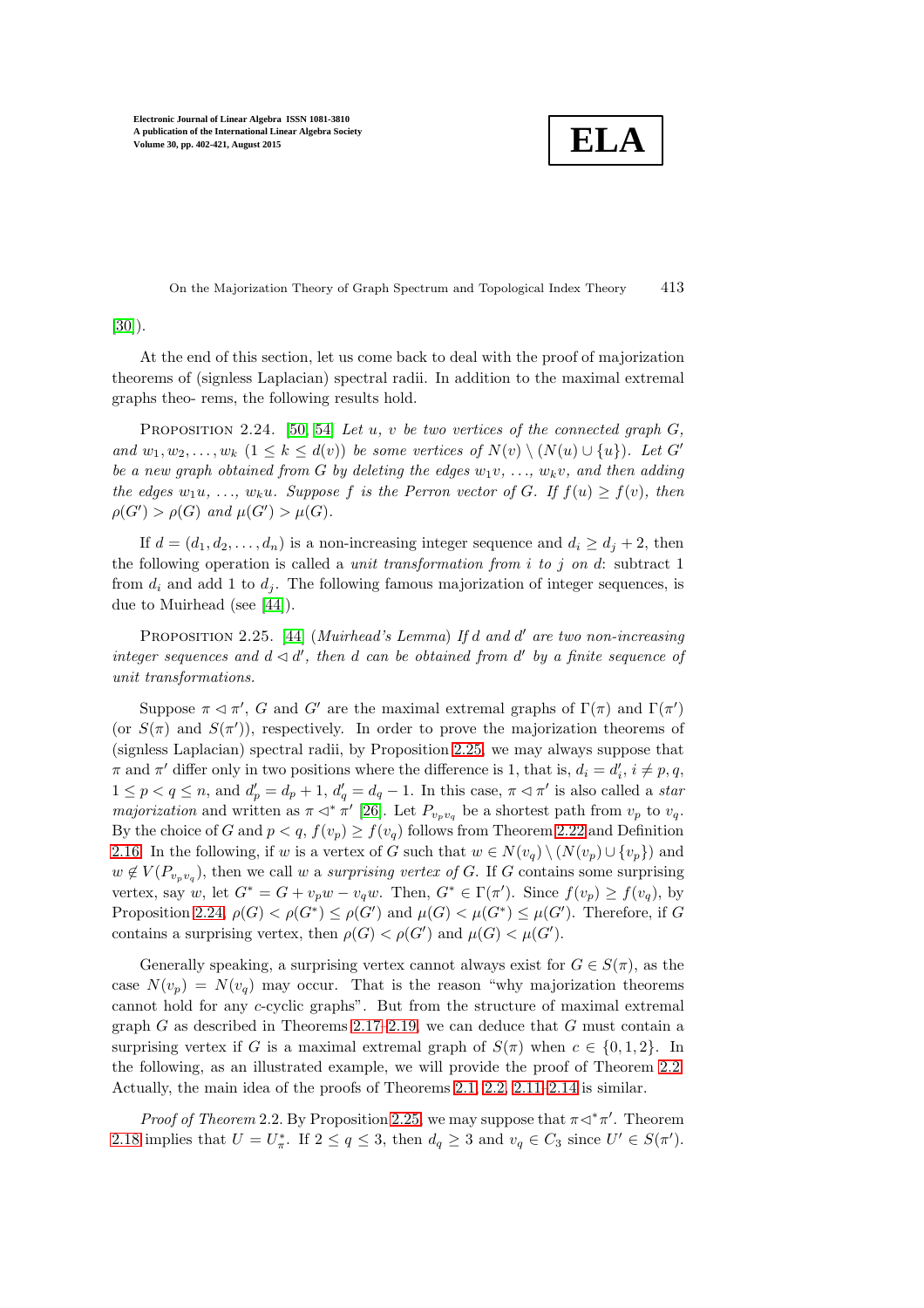



FIG. 2.5. *The unicyclic graphs*  $U_1$ ,  $U_2$ ,  $U_3$ ,  $U_4$  and  $U_5$ .

If  $q \geq 4$ , then  $d_q \geq 2$  and  $v_q$  does not lie on any cycle. In both cases, there exists a vertex  $v_k$   $(k > q)$  such that  $v_k \in N(v_q) \setminus (N(v_p) \cup \{v_p\})$  and  $v_k \notin V(P_{v_pv_q})$ , namely,  $v_k$  is a surprising vertex. Let U'' be the graph obtained from U by deleting the edge  $v_q v_k$ , and then adding the edge  $v_p v_k$ . Note that  $U''$  is connected and  $U'' \in S(\pi')$ . By Proposition 2.[24,](#page-11-1)  $\rho(U) < \rho(U'') \leq \rho(U')$ .

2.3. The application of majorization theorem to graph spectrum. In 1981, Cvetković  $[11]$  indicated 12 directions for further investigations of graph spectra, one of which is classifying and ordering graphs. Hence, ordering graphs with various properties by their spectra, especially by their (Laplacian) spectral radii, became an attractive topic (see [\[24,](#page-18-12) [35,](#page-18-13) [43\]](#page-19-12)). Up to now, more than 50 papers were published on this item, but a simple and general method has not yet been obtained. Not long before, we found that the majorization theorem is a good tool to deal with the above Cvetkovic's problem on the ordering of graphs according to their largest (signless Laplacian) spectral radii [\[35\]](#page-18-13).

Next we will use an examples to illustrate the application of the majorization theorem to solve Cvetković's problem. Let  $\mathbb{U}_n$  be the class of unicyclic graphs on n vertices, and  $\mathbb{U}_{n,k}$  be the class of unicyclic graphs with n vertices and k pendant vertices.

<span id="page-12-0"></span>EXAMPLE 2.26. Let  $U_1, U_2, \ldots, U_5$  be the unicyclic graphs on n vertices as shown in Fig. 2.5. Clearly,  $U_1$  is the unique unicyclic graph with  $d_1 = n - 1$ ,  $U_2, U_3, U_4$  are all the unicyclic graphs with  $d_1 = n - 2$ .

If  $U \in \mathbb{U}_n \backslash \{U_1, U_2, \ldots, U_5\}$ , then  $d_1(U) \le n-3$ . Let  $(b) = (n-3, 4, 2, 1, \ldots, 1)$ . It is easily checked that  $U_5$  is the unique unicyclic graph with  $(b)$  as its degree sequence. Suppose the degree sequence of U is  $(a) = (d_1, d_2, d_3, \ldots, d_n)$ . Then,  $(a) \triangleleft (b)$ , and hence,  $\rho(U) < \rho(U_5)$  follows from Theorem [2](#page-4-1).2.

Clearly,  $U_1$  is the unique unilcyclic graph with  $(c) = (n-1, 2, 2, 1, \ldots, 1)$  as its degree sequence,  $U_2$  is the unique unilcyclic graph with  $(d) = (n-2, 3, 2, 1, \ldots, 1)$  as its degree sequence and  $S(e) = \{U_3, U_4\}$ , where  $(e) = (n-2, 2, 2, 2, 1, \ldots, 1)$ . Since  $(e) \triangleleft (d) \triangleleft (c), \rho(U_3) \triangleleft \rho(U_2) \triangleleft \rho(U_1)$  according to Theorem [2](#page-4-1).2. From Theorem 2.[18,](#page-8-1)  $\rho(U_4) < \rho(U_3)$ .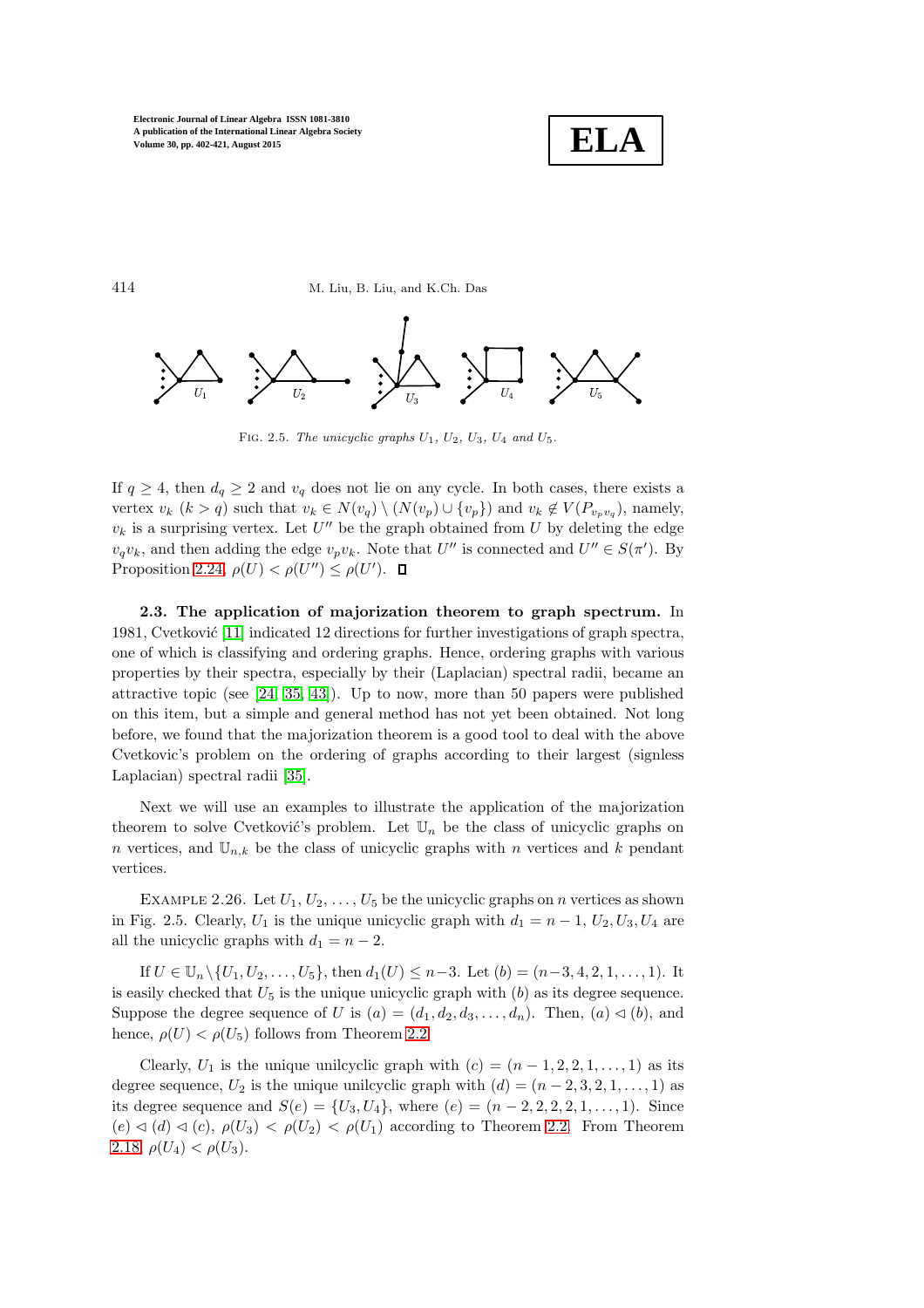**ELA**

On the Majorization Theory of Graph Spectrum and Topological Index Theory 415

Let  $\Phi(G, x)$  denote the characteristic polynomial of  $A(G)$ . By an elementary computation, it easily follows that

<span id="page-13-0"></span>(2.1) 
$$
\Phi(U_4, x) = x^{n-4} (x^4 - nx^2 + 2n - 8),
$$

<span id="page-13-1"></span>(2.2)  $\Phi(U_5, x) = x^{n-4} (x^4 - nx^2 - 2x + 3n - 13).$ 

From Equation (2.[1\)](#page-13-0), it is easy to see that  $\rho(U_4) = \sqrt{\frac{n + \sqrt{n^2 - 8n + 32}}{2}} < \sqrt{n}$  when  $n \geq 12$ . When  $x \geq \sqrt{n}$  and  $n \geq 12$ , by Equations [\(2](#page-13-0).1) and (2.[2\)](#page-13-1), we have

$$
\Phi(U_5, x) - \Phi(U_4, x) = x^{n-4}(n-5-2x) \ge n^{\frac{n-4}{2}}(n-5-2\sqrt{n}) > 0.
$$

Thus,  $\rho(U_5) < \rho(U_4)$ , and hence  $\rho(U) < \rho(U_5) < \rho(U_4) < \rho(U_3) < \rho(U_2) < \rho(U_1)$ when  $n \geq 12$ . Now, the five unicyclic graphs with the first five largest spectral radii in  $\mathbb{U}_n$  are determined for  $n \geq 12$ .

As mentioned before, the majorization theorem holds for the maximal (signless Laplacian) spectral radii of the extremal graphs between two classes of trees, unicyclic and bicyclic graphs with given degree sequences. Thus, as claimed in Liu and Liu [\[35\]](#page-18-13), it is not a difficult problem to order trees, unicyclic graphs and bicyclic graphs via their largest (signless Laplacian) spectral radii by applying the corresponding majorization theorem. But unfortunately, the majorization theorem can not holds for general c-cyclic graphs, and hence, this method cannot be applied to deal with Cvetković's problem in the general case.

The majorization theorem is also effective when we deal with the other extremal problems in some special graph categories. For instance,

EXAMPLE 2.27. Suppose  $U \in \mathbb{U}_{n,k}$ , and suppose the degree sequence of U is  $(a) = (d_1, d_2, \ldots, d_{n-k}, 1, \ldots, 1),$  where the multiplicity of 1 is k. Let  $(b) = (k +$ 2, 2, 2, ..., 2, 1, ..., 1), where the multiplicity of 1 is k. If  $(a) \neq (b)$ , then  $(a) \triangleleft (b)$ . By Theorems [2](#page-4-1).2 and 2.[18,](#page-8-1)  $\rho(U) < \rho(U^*)$ , where  $U^*$  is obtained from a triangle by attaching k paths of almost equal lengths to a vertex of the triangle.

More examples on the application of majorization theorem to the extremal problem of graph spectrum can be referred to [\[25,](#page-18-8) [54,](#page-19-2) [55\]](#page-19-3).

3. The majorization theorem of topological index. In this section, we will explain how the theory of majorization can be applied to face other problems in different branches of graph theory; in particular we will focus on some theorems concerning topological indices.

The first and second Zagreb indices are, respectively, defined as

$$
M_1(G) = \sum_{v \in V(G)} d^2(v), \quad M_2(G) = \sum_{uv \in E(G)} d(u)d(v).
$$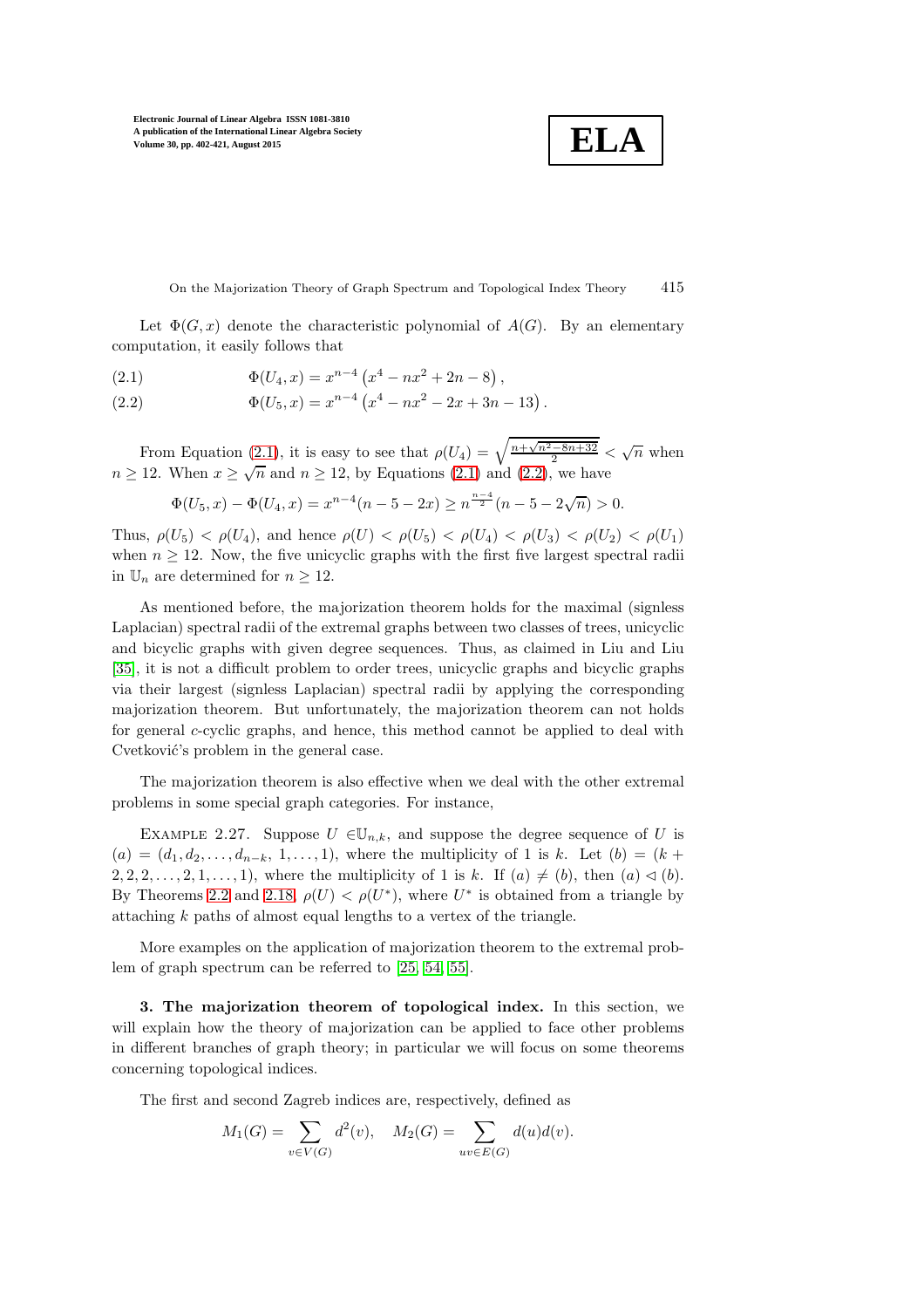

416 M. Liu, B. Liu, and K.Ch. Das

The first and second Zagreb indices are two important topological indices, which were first introduced by Gutman and Trinajstić in 1972 [\[22\]](#page-18-14). Before 2009, similar with the case of (signless Laplacian) spectral radii, many papers concerned with the ordering of  $M_1(G)$  and  $M_2(G)$  among some given graph categories were published [\[15,](#page-18-15) [51\]](#page-19-13), but a simple and general method has not yet been obtained.

<span id="page-14-0"></span>In 2009, Liu [\[29\]](#page-18-16) proved that the majorization theorem holds for the first Zagreb index for any c-cyclic graphs. That is

THEOREM 3.1. [\[29\]](#page-18-16) Let  $\pi$  and  $\pi'$  be two different non-increasing degree sequences with  $\pi \lhd \pi'$ . If  $G \in S(\pi)$  and  $G' \in S(\pi')$ , then  $M_1(G) < M_1(G')$ .

By applying Theorem [3.1,](#page-14-0) Liu extended [\[29\]](#page-18-16) almost all known results before 2009 on the ordering of the first Zagreb index in some given graph categories like c-cyclic graphs. Note that the proof of Theorem [3.1](#page-14-0) follows easily from Corollary [1.7,](#page-3-2) since the function  $\varphi(x) = x^2$  is strictly convex. A similar approach allowed Liu and Liu to extend Theorem [3.1](#page-14-0) in [\[32\]](#page-18-17) to the first general Zagreb index  $M_1^{\alpha}(G) = \sum_{v \in V} d(v)^{\alpha}$ [\[27\]](#page-18-18), where  $\alpha$  is a given real number not equal to 0 and 1.

THEOREM 3.2. [\[32\]](#page-18-17) Let  $\pi$  and  $\pi'$  be two different non-increasing degree sequences with  $\pi \lhd \pi'$ . Suppose  $G \in S(\pi)$  and  $G' \in S(\pi')$ .

- (1) If  $\alpha < 0$  or  $\alpha > 1$ , then  $M_1^{\alpha}(G) < M_1^{\alpha}(G')$ ;
- (2) If  $0 < \alpha < 1$ , then  $M_1^{\alpha}(G) > M_1^{\alpha}(G')$ .

Motivated from the definition of  $M_1(G)$  and  $M_2(G)$ , Došlić [\[16\]](#page-18-19) defined two new graphical invariants  $\overline{M_1(G)}$  and  $\overline{M_2(G)}$ , where

$$
\overline{M_1(G)} = \sum_{uv \notin E(G)} (d(u) + d(v)), \qquad \overline{M_2(G)} = \sum_{uv \notin E(G)} d(u)d(v).
$$

Došlić called  $\overline{M_1(G)}$  and  $\overline{M_2(G)}$ , the first and second Zagreb coindices of G, respectively. For the relationship between  $M_1(G)$  and  $\overline{M_1(G)}$ , it is well-known that  $\overline{M_1(G)} = 2m(n-1) - M_1(G)$  [\[2\]](#page-17-9). Thus, from Theorem [3.1,](#page-14-0) we have

THEOREM 3.3. [\[31\]](#page-18-20) Let  $\pi$  and  $\pi'$  be two different non-increasing degree sequences with  $\pi \lhd \pi'$ . If  $G \in S(\pi)$  and  $G' \in S(\pi')$ , then  $\overline{M_1(G)} > \overline{M_1(G')}$ .

The first and second multiplicative Zagreb indices of a connected graph  $G$ , are defined as  $\prod_1(G) = \prod_{v \in V(G)} d^2(v)$  and  $\prod_2(G) = \prod_{uv \in E(G)} d(u)d(v)$ , respectively [\[21\]](#page-18-21). Recently, by applying Corollary [1.7,](#page-3-2) Eliasi proved that

<span id="page-14-1"></span>THEOREM 3.4. [\[17\]](#page-18-22) Let  $\pi$  and  $\pi'$  be two different non-increasing degree sequences with  $\pi \lhd \pi'$ . If  $G \in S(\pi)$  and  $G' \in S(\pi')$ , then  $\prod_1(G) > \prod_1(G')$  and  $\prod_2(G) <$  $\prod_2(G').$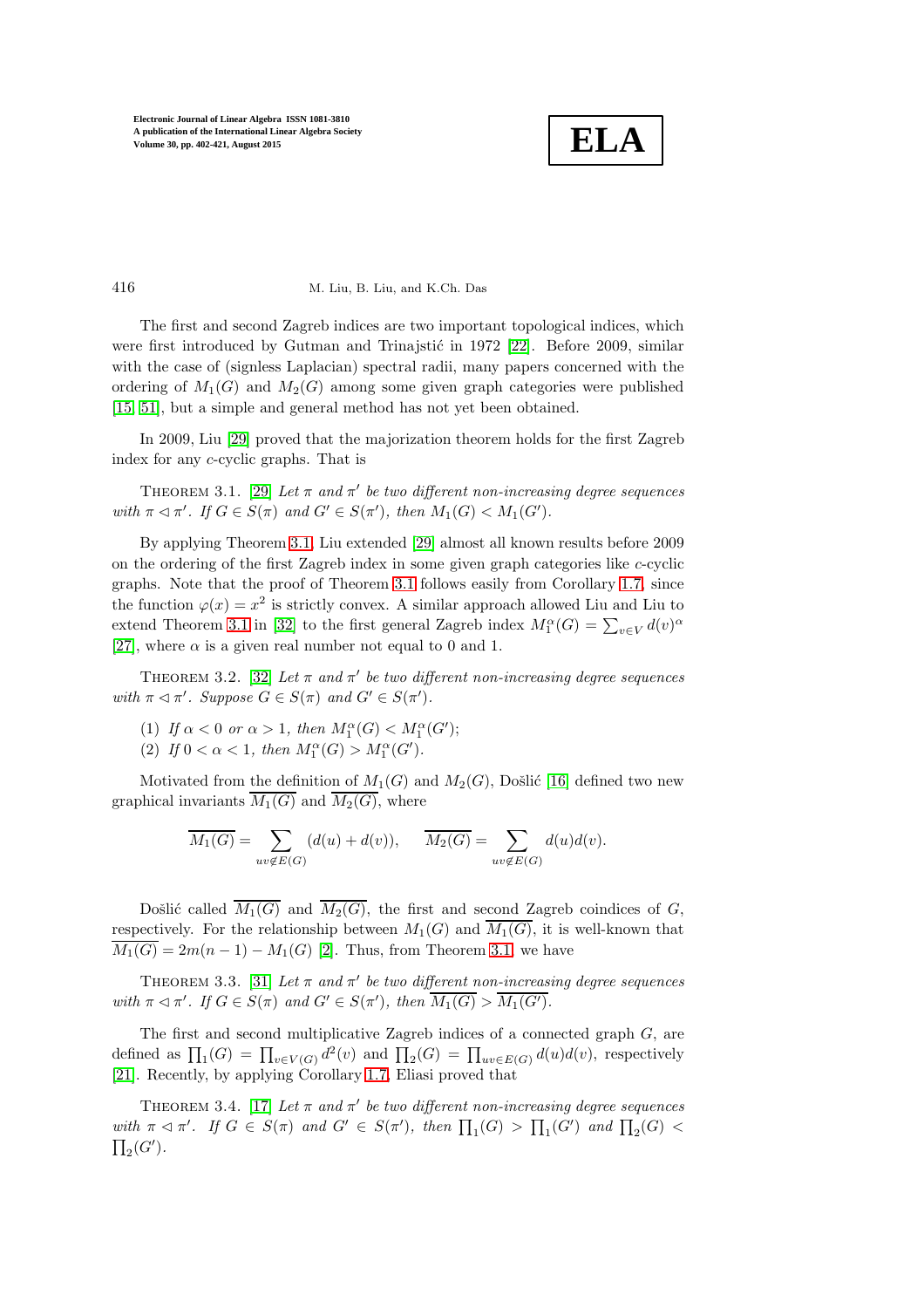**ELA**

On the Majorization Theory of Graph Spectrum and Topological Index Theory 417

While the proofs of Theorem [3.1](#page-14-0)[–3.4](#page-14-1) are essentially based on Corollary [1.7,](#page-3-2) it is not evident how  $M_2(G)$  can be expressed as a suitable Schur-convex function in order to apply Corollary [1.7.](#page-3-2) To this point we can refer the reader to Bianchi et al. [\[5\]](#page-17-10). However, up to now, the following majorization theorem holds for  $M_2(G)$ .

<span id="page-15-0"></span>THEOREM 3.5. [\[38,](#page-19-14) [39,](#page-19-15) [52\]](#page-19-16) Let  $\pi$  and  $\pi'$  be two different non-increasing tree (respectively, unicyclic, bicyclic) degree sequences with  $\pi \triangleleft \pi'$ . Let G and G' be the trees (respectively, unicyclic graphs, bicyclic graphs) with the maximal second Zagreb indices in  $S(\pi)$  and  $S(\pi')$ , respectively. Then,  $M_2(G) < M_2(G')$ .

In Ashrafi et al. [\[2\]](#page-17-9), it was proved that  $\overline{M_2(G)} = 2m^2 - M_2(G) - \frac{1}{2}M_1(G)$ , and hence, by Theorem [3.5,](#page-15-0) we have:

THEOREM 3.6. [\[31\]](#page-18-20) Let  $\pi$  and  $\pi'$  be two different non-increasing tree (respectively, unicyclic, bicyclic) degree sequences with  $\pi \triangleleft \pi'$ . Suppose G and G' have the minimal second Zagreb coindices in  $S(\pi)$  and  $S(\pi')$ , respectively. If  $\pi \leq \pi'$ , then  $\overline{M_2(G)} >$  $\overline{M_2(G')}$ .

Similar to the proofs of the majorization theorems for (signless Laplacian) spectral radii, the proof of Theorem [3.5](#page-15-0) also mainly depends on the structure of the extremal graphs with maximal second Zagreb indices in  $S(\pi)$ . In 2008, Zhang and Xiang [\[56\]](#page-19-17) used this method (as to our best knowledge, [\[56\]](#page-19-17) is the first literature applying the majorization theorem to topological index theory) to prove the majorization theorem for the Wiener index  $W(G)$ , where  $W(G)$  is the sum of topological distances between all pairs of vertices in G [\[49\]](#page-19-18). If we use  $d(u, v)$  to denote the distance of u and v, then  $W(G) = \sum_{\{u,v\} \subseteq V(G)} d(u, v).$ 

<span id="page-15-1"></span>THEOREM 3.7. [\[56\]](#page-19-17) Let  $\pi$  and  $\pi'$  be two different non-increasing tree degree sequences with  $\pi \triangleleft \pi'$ . Suppose T and T' have the minimal Wiener indices in  $S(\pi)$ and  $S(\pi')$ , respectively. Then,  $W(T) > W(T')$ , and T and T' are the unique BFStrees of  $S(\pi)$  and  $S(\pi')$  respectively.

Let  $P_r(T)$  be the number of pairs  $(u, v)$  of vertices such that  $d(u, v) \leq r$ . Recently, as an extension of Theorem [3.7,](#page-15-1) Wagner et al. [\[47\]](#page-19-8) showed that

THEOREM 3.8. [\[47\]](#page-19-8) Let  $\pi$  and  $\pi'$  be two different non-increasing tree degree sequences with  $\pi \triangleleft \pi'$ . Suppose T and T' have the maximal number of pairs  $(u, v)$  of vertices such that  $d(u, v) \le r$  in  $S(\pi)$  and  $S(\pi')$ , respectively, where r is an arbitrary positive integer. Then,  $P_r(T) < P_r(T')$ , and T and T' are the unique BFS-trees of  $S(\pi)$  and  $S(\pi')$ , respectively.

Let  $\gamma(T)$  denote the number of subtrees of T. The following majorization theorem for  $\gamma(T)$  was proved by Zhang et al. [\[57\]](#page-19-19).

THEOREM 3.9. [\[57\]](#page-19-19) Let  $\pi$  and  $\pi'$  be two different non-increasing tree degree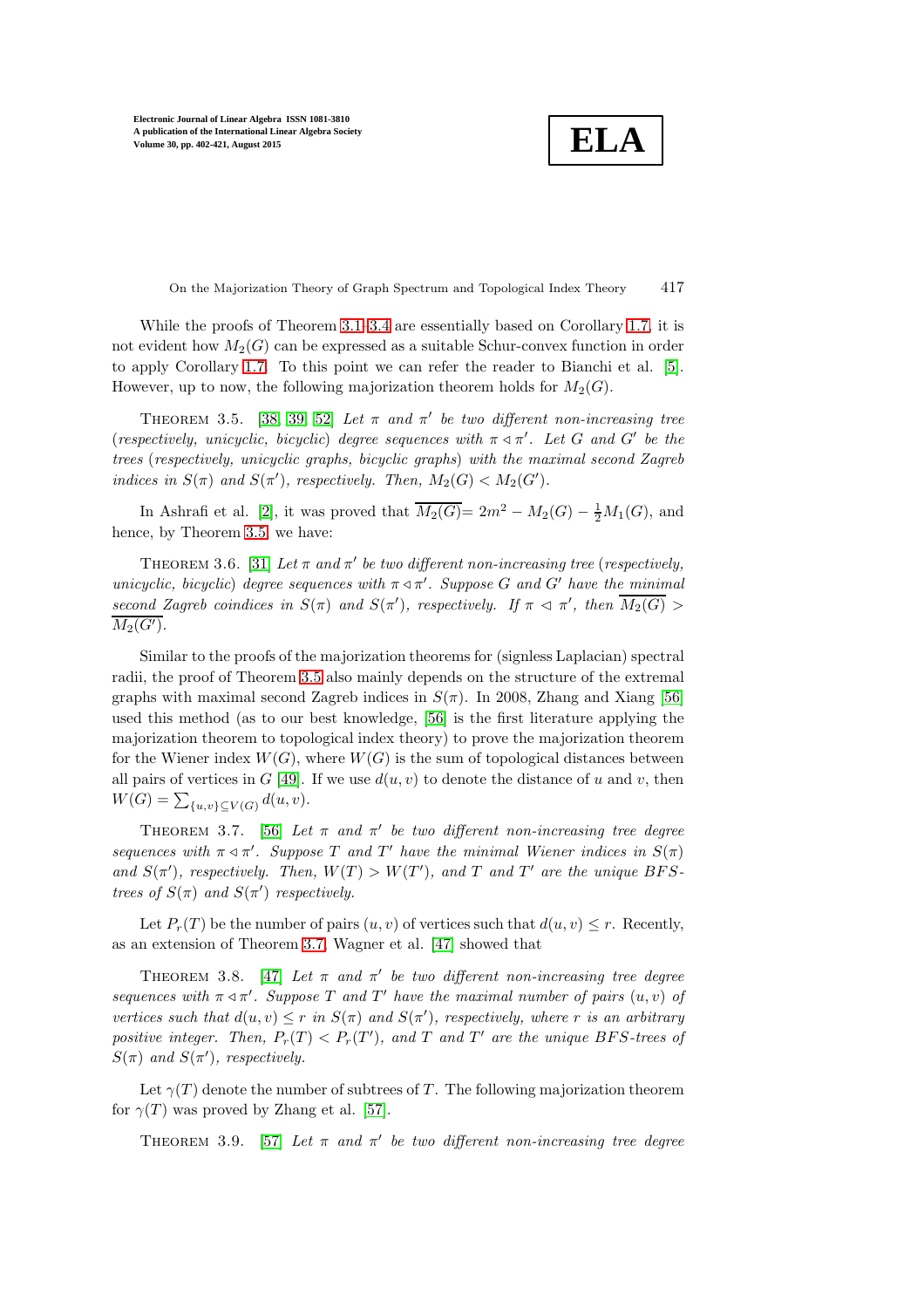

418 M. Liu, B. Liu, and K.Ch. Das

sequences with  $\pi \triangleleft \pi'$ . Suppose T and T' have the maximal number of subtrees in  $S(\pi)$ and  $S(\pi')$ , respectively. Then,  $\gamma(T) < \gamma(T')$ , and T and T' are the unique BFS-trees of  $S(\pi)$  and  $S(\pi')$ , respectively.

As shown in Example [2.26,](#page-12-0) by Theorem [2.2,](#page-4-1) we can easily determine the first five largest spectral radii in  $\mathbb{U}_n$ , but it become much more complicated to deal with the smallest case. The crucial problem is that it is a difficult problem to determine the exact value of spectral radius of a given graph. Analogous with the spectral theory, the majorization theorem of topological index can be applied to deal with the ordering or extremal problems of the corresponding topological indices in some given graph categories. Moreover, since the exact values of many topological indices of a given graph can be determined easily, we can obtain a better result when we employ the majorization theorem to deal with the ordering problem of topological indices. For instance,

EXAMPLE 3.10. Let  $\pi_1 = (2, 2, 2, \ldots, 2), \pi_2 = (3, 2, 2, \ldots, 2, 1)$  and  $\pi_3 =$  $(3, 3, 2, \ldots, 2, 1, 1)$ . Suppose  $U \in \mathbb{U}_n$ . If  $\pi(U) \notin \{\pi_1, \pi_2, \pi_3\}$ , then  $\pi_1 \prec \pi_2 \prec \pi_3 \prec$  $\pi(U)$ .

By Theorem [3](#page-14-0).1, the cycle has the smallest first Zagreb index in  $\mathbb{U}_n$ , the unicyclic graphs of  $S(\pi_2)$  have the second smallest first Zagreb index in  $\mathbb{U}_n$ , and the unicyclic graphs of  $S(\pi_3)$  have the third smallest first Zagreb index in  $\mathbb{U}_n$ .

By applying Corollary [1.7,](#page-3-2) we can obtain good bounds for some topological in-dices. For instance, by Corollary [1.7,](#page-3-2) bounds for the sum of the  $\alpha$ -th power of the non-zero Laplacian eigenvalues of G were given in [\[34,](#page-18-23) [58\]](#page-19-20), for the sum of the  $\alpha$ -th power of the non-zero signless Laplacian eigenvalues of G were given in Liu and Liu [\[36\]](#page-18-24), and for the sum of power of Laplacian Estrada index of G were given in Zhou [\[59\]](#page-19-21).

Recently, Bianchi et al. [\[5\]](#page-17-10) presented a unified approach for localizing some relevant graph topological indices via majorization techniques. Furthermore, via characterizing c-cyclic graphs ( $0 \le c \le 6$ ) as those whose degree sequence belongs to particular subsets of  $\mathbb{R}^n$ , Bianchi et al. [\[6\]](#page-17-7) identified the maximal and minimal vectors of these subsets with respect to the majorization order. They also employed a majorization technique for a suitable class of graphs to derive upper and lower bounds for some topological indices depending on the degree sequence over all vertices. Through this method, old and new bounds can be easily reobtained and improved [\[5,](#page-17-10) [6\]](#page-17-7). If the reader is interested in this topic, he can refer to [\[5,](#page-17-10) [6,](#page-17-7) [7\]](#page-17-11) and the references therein.

4. Further discussion. As referred in the former sections, the majorization theorem has important application in graph spectrum and topological index theory. Actually, lots of open problems were solved by this tool [\[1,](#page-17-5) [31,](#page-18-20) [47,](#page-19-8) [57\]](#page-19-19). Thus, we hope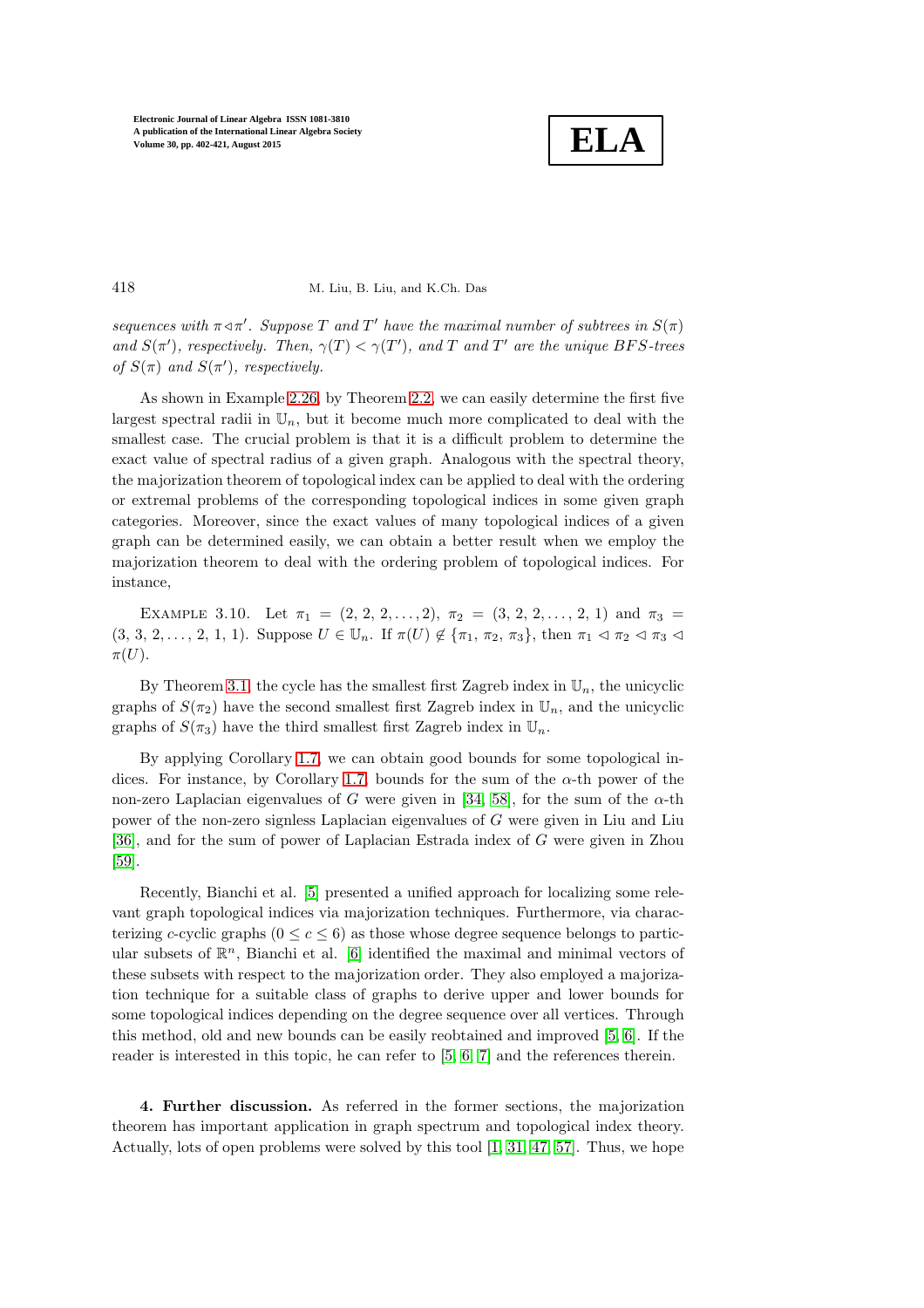**ELA**

On the Majorization Theory of Graph Spectrum and Topological Index Theory 419

that more scholars can pay their attention to this interesting research field.

Though several majorization theorems have been proved, a number of questions have been left unsolved. Here, we present two problems for further study.

PROBLEM 4.1. Does there exist some other majorization theorem for graph spectrum (of the orientated or unorientated graph, the hypergraph and so on) or for other topological indices?

Problem 4.2. Give more accurate description of the maximal extremal graphs of  $S(\pi)$  or  $\Gamma(\pi)$ . Furthermore, prove or disprove Conjecture 2.[23.](#page-10-1)

Acknowledgment. The authors would like to thank Professor Xiao-Dong Zhang and the anonymous referee very much for their valuable comments, corrections and suggestions, which lead to an improvement of the original manuscript. Furthermore, the authors would like to thank Professor Francesco Belardo for pointing out that the routine to build the maximal extremal graphs of  $S(\pi)$  was disproved by Example 24 of [\[30\]](#page-18-11).

## **REFERENCES**

- <span id="page-17-5"></span>[1] E.O.D. Andriantiana and S. Wagner. Spectral moments of trees with given degree sequence. *Linear Algebra Appl.*, 439:3980–4002, 2013.
- <span id="page-17-9"></span>[2] A.R. Ashrafi, T. Došlić, and A. Hamzeh. The Zagreb coindices of graph operations. *Discrete Appl. Math.*, 158:1571–1578, 2010.
- <span id="page-17-6"></span>[3] F. Belardo, E.M. Li Marzi, S.K. Simić, and J. Wang. On the spectral radius of unicyclic graphs with prescribed degree sequence. *Linear Algebra Appl.*, 432:2323–2334, 2010.
- <span id="page-17-10"></span><span id="page-17-0"></span>[4] H. Bai. The Grone-Merris conjecture. *Trans. Amer. Math. Soc.*, 363:4463–4474, 2011.
- [5] M. Bianchi, A. Cornaro, J.L. Palacios, and A. Torriero. Localization of graph topological indices via majorization technique. In: M. Dehmer and F. Emmert-streib (editors), *Quantitative Graph Theory: Mathematical Foundations and Applications*, CRC Press, Taylor & Francis Group, Boca Rata, Florida, 35–80, 2014.
- <span id="page-17-7"></span>[6] M. Bianchi, A. Cornaro, J.L. Palacios, and A. Torriero. New bounds of degree-based topological indices for some classes of c-cyclic graphs. *Discrete Appl. Math.*, 184:62–75, 2015.
- <span id="page-17-11"></span>[7] M. Bianchi, A. Cornaro, and A. Torriero. A majorization method for localizing graph topological indices. *Discrete Appl. Math.*, 161:2731–2739, 2013.
- <span id="page-17-1"></span>[8] T. Bıyıkoğlu and J. Leydold. Faber-Krahn type inequalities for trees. *J. Combin. Theory Ser. B*, 97:159–174, 2007.
- <span id="page-17-2"></span>[9] T. Bıyıkoğlu and J. Leydold. Graphs with given degree sequence and maximal spectral radius. *Electron. J. Combin.*, 15:Article 119, 2008.
- <span id="page-17-4"></span>[10] T. Bıyıkoğlu, M. Hellmuth, and J. Leydold. Largest eigenvalues of the discrete p-Laplacian of trees with degree sequences. *Electron. J. Linear Algebra*, 18:202–210, 2009.
- <span id="page-17-8"></span>[11] D.M. Cvetković. Some possible directions in further investigations of graph spectra. *Algebraic Methods in Graph Theory*, Vol. I, II (Szeged, 1978), Colloq. Math. Soc. Jnos Bolyai, 25, North-Holland, Amsterdam-New York, 47–67, 1981.
- <span id="page-17-3"></span>[12] D.M. Cvetković, M. Doob, I. Gutman, and A. Torgašv. *Recent Results in the Theory of Graph Spectra*. North-Holland Publishing Co., Amsterdam, 1988.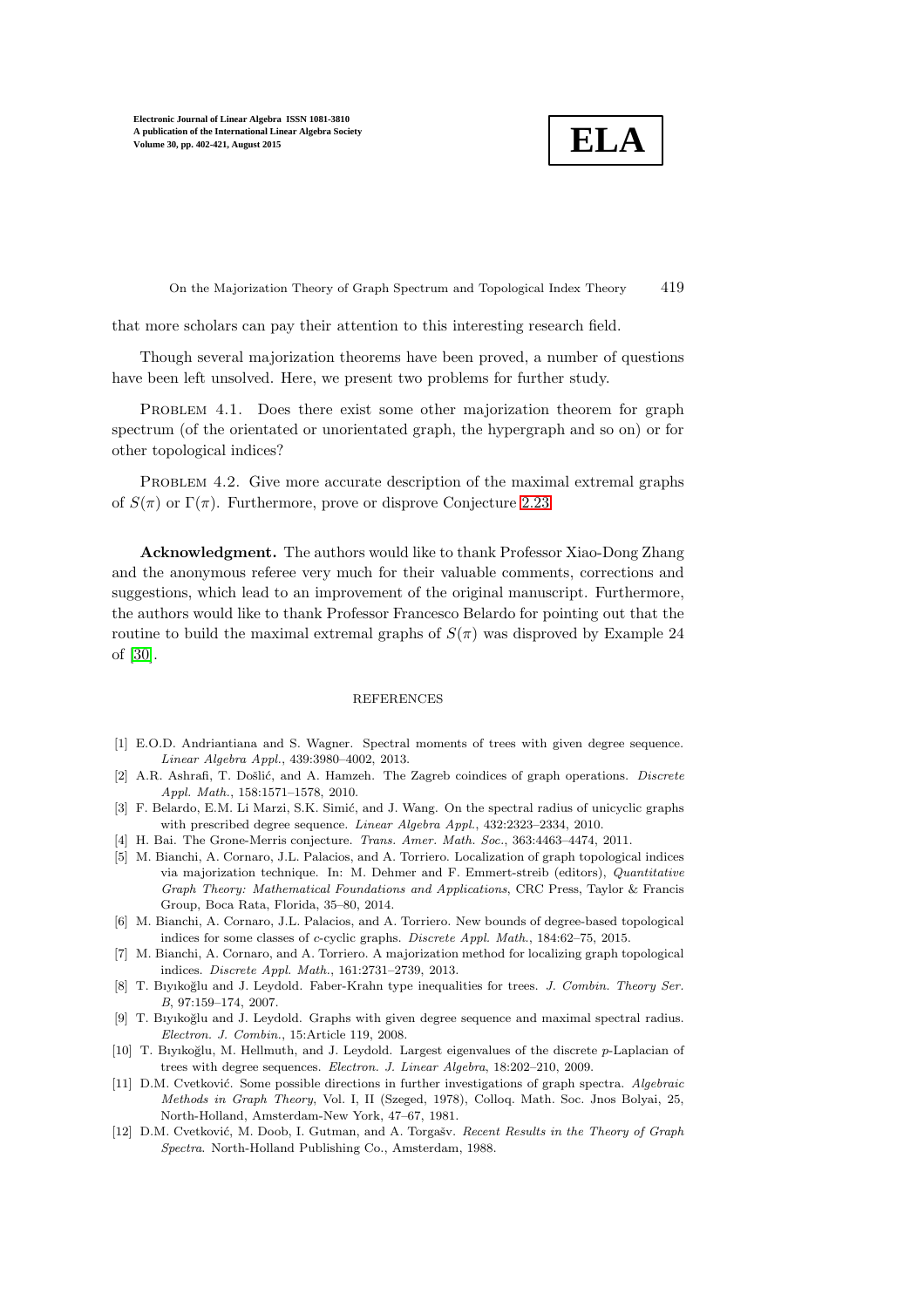

420 M. Liu, B. Liu, and K.Ch. Das

- <span id="page-18-10"></span><span id="page-18-0"></span>[13] D. Cvetković and M. Petrić. A table of connected graphs on six vertices. *Discrete Math.*, 50:37–49, 1984.
- <span id="page-18-15"></span>[14] D. Cvetković and S.K. Simić. Towards a spectral theory of graphs based on the signless Laplacian. II. *Linear Algebra Appl.*, 432:2257–2272, 2010.
- [15] H. Deng. A unified approach to the extremal Zegreb indices for trees, unicyclic graphs and bicyclic graphs. *MATCH Commun. Math. Comput. Chem.*, 57:597–616, 2007.
- <span id="page-18-19"></span>[16] T. Došlić. Vertex–weighted Wiener polynomials for composite graphs. *Ars Math. Contemp.*, 1:66–80, 2008.
- <span id="page-18-22"></span><span id="page-18-1"></span>[17] M. Eliasi. A simple approach to order the multiplicative Zagreb indices of connected graphs. *Trans. Comb.*, 1:17–24, 2012.
- <span id="page-18-4"></span>[18] J. Friedman. Some geometric aspects of graphs and their eigenfunctions. *Duke Math. J.*, 69:487–525, 1993.
- <span id="page-18-5"></span>[19] R. Grone and R. Merris. The Laplacian spectrum of a graph II. *SIAM J. Discrete Math.*, 7:221–229, 1994.
- [20] R. Grone. Eigenvalues and the degree sequences of graphs. *Linear Multilinear Algebra*, 39:133– 136, 1995.
- <span id="page-18-21"></span><span id="page-18-14"></span>[21] I. Gutman. Multiplicative Zagreb indices of trees. *Bull. Int. Math. Virtual Inst.*, 1:13–19, 2011.
- [22] I. Gutman and N. Trinajstić. Graph theory and molecular orbitals. Total  $\varphi$ −electron energy of alternant hydrocarbons. *Chem. Phys. Lett.*, 17:535–538, 1972.
- <span id="page-18-2"></span>[23] G.H. Hardy, J.E. Littlewood, and G. Pólya. *Inequalities*. Cambridge University Press, Cambridge, 1952.
- <span id="page-18-12"></span>[24] C. He, J. Shao, and J. He. On the Laplacian spectral radii of bicyclic graphs. *Discrete Math.*, 308:5981–5995, 2008.
- <span id="page-18-8"></span>[25] Y. Huang, B. Liu, and Y. Liu. The signless Laplacian spectral radius of bicyclic graphs with prescribed degree sequences. *Discrete Math.*, 311:504–511, 2011.
- <span id="page-18-6"></span>[26] X. Jiang, Y. Liu, and B. Liu. A further result on majorization theorem. *Linear Multilinear Algebra*, 59:957–967, 2011.
- <span id="page-18-18"></span>[27] X. Li and J. Zheng. A unified approach to the extremal trees for different indices. *MATCH Commun. Math. Comput. Chem.*, 54:195–208, 2005.
- <span id="page-18-9"></span>[28] B. Liu, M. Liu, and Z. You. The majorization theorem for signless Laplacian spectral radii of connected graphs. *Graphs Combin.*, 29:281–287, 2013.
- <span id="page-18-16"></span>[29] M. Liu. A Simple approach to order the first Zagreb indices of connected graphs. *MATCH Commun. Math. Comput. Chem.*, 63:425–432, 2010.
- <span id="page-18-11"></span>[30] M. Liu. The (signless Laplacian) spectral radii of connected graphs with prescribed degree sequences. *Electron. J. Combin.*, 19:Article 35, 2012.
- <span id="page-18-20"></span>[31] M. Liu, F. Li, and K.C. Das. Ordering the Zagreb coindices of connected graphs. *MATCH Commun. Math. Comput. Chem.*, 70:939–948, 2013.
- <span id="page-18-17"></span>[32] M. Liu and B. Liu. Some properties of the first general Zagreb index. *Australas. J. Combin.*, 47:285–294, 2010.
- <span id="page-18-23"></span><span id="page-18-3"></span>[33] M. Liu and B. Liu. The signless Laplacian spread. *Linear Algebra Appl.*, 432:505–514, 2010.
- [34] M. Liu and B. Liu. A note on sum of powers of the Laplacian eigenvalues of graphs. *Appl. Math. Lett.*, 24:249–252, 2011.
- <span id="page-18-13"></span>[35] M. Liu and B. Liu. New method and new results on the order of spectral radius. *Comput. Appl. Math.*, 63:679–686, 2012.
- <span id="page-18-24"></span>[36] M. Liu and B. Liu. On sum of powers of the signless Laplacian eigenvalues of graphs. *Hacet. J. Math. Stat.*, 41:527–536, 2012.
- <span id="page-18-7"></span>[37] M. Liu and B. Liu. Some results on the majorization theorem of connected graphs. *Acta Math. Sin.* (*Engl. Ser.*), 28:371–378, 2012.